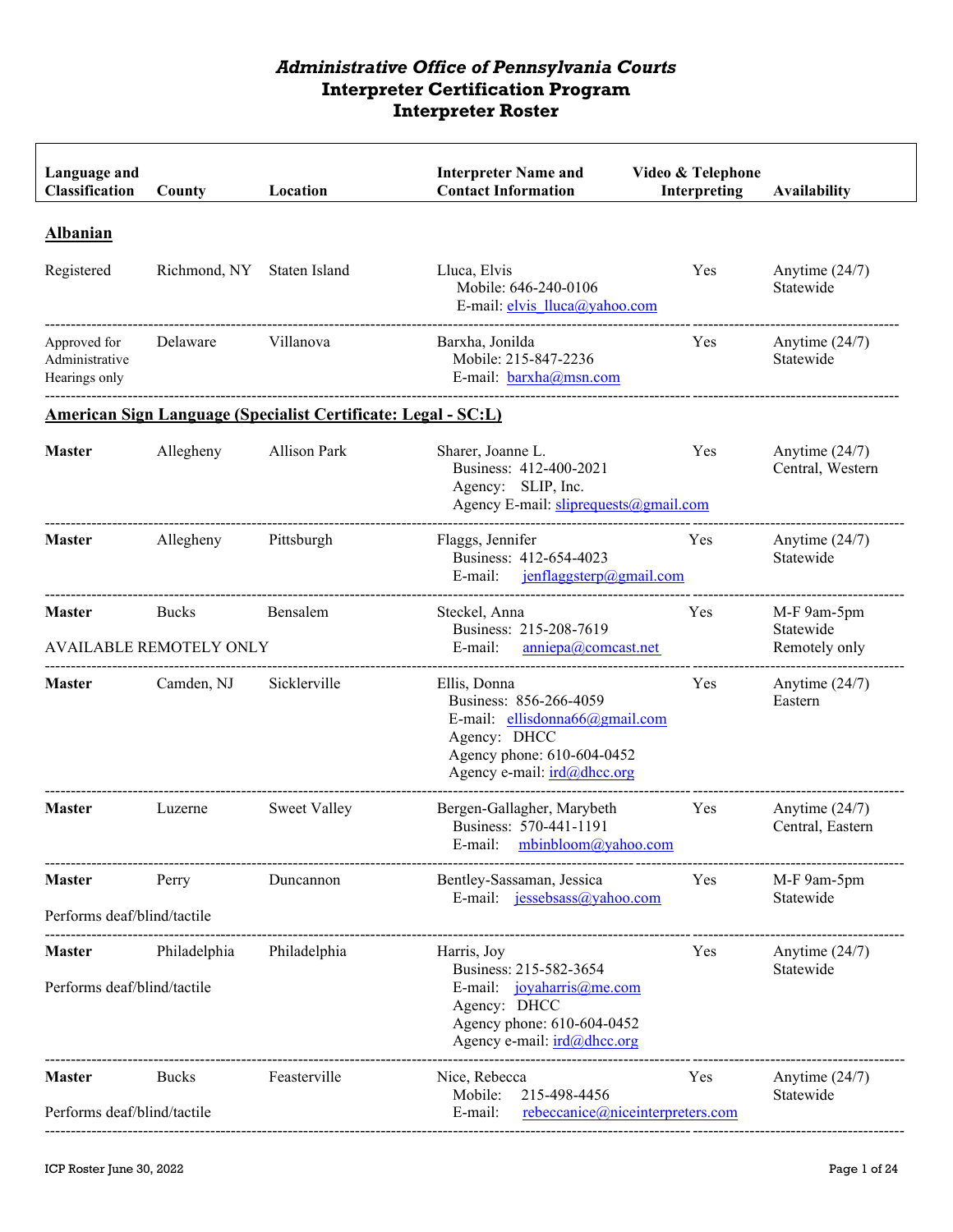| Language and<br>Classification                                       | County                | Location                                                         | <b>Interpreter Name and</b><br><b>Contact Information</b>                                                                                                                              | Video & Telephone<br>Interpreting | <b>Availability</b>                       |  |  |  |
|----------------------------------------------------------------------|-----------------------|------------------------------------------------------------------|----------------------------------------------------------------------------------------------------------------------------------------------------------------------------------------|-----------------------------------|-------------------------------------------|--|--|--|
| <b>American Sign Language (Specialist Certificate: Legal - SC:L)</b> |                       |                                                                  |                                                                                                                                                                                        |                                   |                                           |  |  |  |
| <b>Master</b><br>(SC: L/CDI)                                         | P. Georges, MD Laurel |                                                                  | Krpan, John<br>Business:<br>240-241-7191<br>443-367-1695 (text)<br>Mobile:<br>E-mail:<br>jkrpan@aol.com                                                                                | Videophone                        | Anytime $(24/7)$<br>Statewide             |  |  |  |
| <b>Master</b>                                                        | Sussex, DE            | Milton                                                           | Whitney, Pamela<br>Business: 302-383-1500<br>E-mail: pamwhitney@comcast.net                                                                                                            | Yes                               | M-F 9am-5pm<br>Sa-Su 9am-5pm<br>Statewide |  |  |  |
| <b>Master</b><br>Performs deaf/blind/tactile                         | York                  | Rossville                                                        | Robinson, Stephanie<br>Business: 717-514-8894<br>E-mail: stelr.interpreting@gmail.com<br>Agency: ASL Services<br>Agency phone: 717-755-3212<br>Agency E-mail: office@aslservicespa.com | No.                               | Call for availability<br>Central, Eastern |  |  |  |
|                                                                      |                       | <b>American Sign Language (Certified Deaf Interpreter - CDI)</b> |                                                                                                                                                                                        |                                   |                                           |  |  |  |
| <b>Master</b><br>(SC: L/CDI)                                         | P. Georges, MD Laurel |                                                                  | Krpan, John<br>Business:<br>240-241-7191<br>Mobile:<br>443-367-1695 (text)<br>E-mail:<br>ikrpan@aol.com                                                                                | Videophone                        | Anytime $(24/7)$<br>Statewide             |  |  |  |
| <b>Certified</b><br>Performs deaf/blind/tactile                      | Lackawanna            | Dalton                                                           | Frels, Carl<br>Business: 570-309-0233<br>carlfrels@gmail.com<br>E-mail:                                                                                                                | No.                               | Anytime $(24/7)$<br>Statewide             |  |  |  |
| <b>Certified</b><br>Performs deaf/blind/tactile                      | Montgomery            | <b>Elkins Park</b>                                               | Schmerman, Heather A.<br>Business: 267-415-1494 (videophone)<br>Mobile: 818-915-2255 (text)<br>E-mail: heather.schmerman@gmail.com                                                     | Videophone                        | Anytime $(24/7)$<br>Statewide             |  |  |  |
| <b>Certified</b>                                                     | Montgomery            | Royersford                                                       | Shostak, Debi<br>Text only: 610-241-2909<br>idebi@ymail.com<br>E-mail:                                                                                                                 | Videophone                        | Anytime $(24/7)$<br>Statewide             |  |  |  |
| <b>Certified</b><br>Performs deaf/blind/tactile                      | <b>Bucks</b>          | Feasterville                                                     | Nice, John<br>Business: 215-543-3204<br>E-mail:<br>johnnice@niceinterpreters.com                                                                                                       | Videophone                        | Anytime $(24/7)$<br>Statewide             |  |  |  |
|                                                                      |                       |                                                                  | <b>American Sign Language (Combined Certificate of Interpretation and Transliteration - CI/CT)</b>                                                                                     |                                   |                                           |  |  |  |
| <b>Certified</b>                                                     | Adams                 | East Berlin                                                      | Amato, Alexandra<br>Mobile: 240-305-4021<br>E-mail: alexsworld@aol.com                                                                                                                 | Yes                               | Anytime $(24/7)$<br>Central               |  |  |  |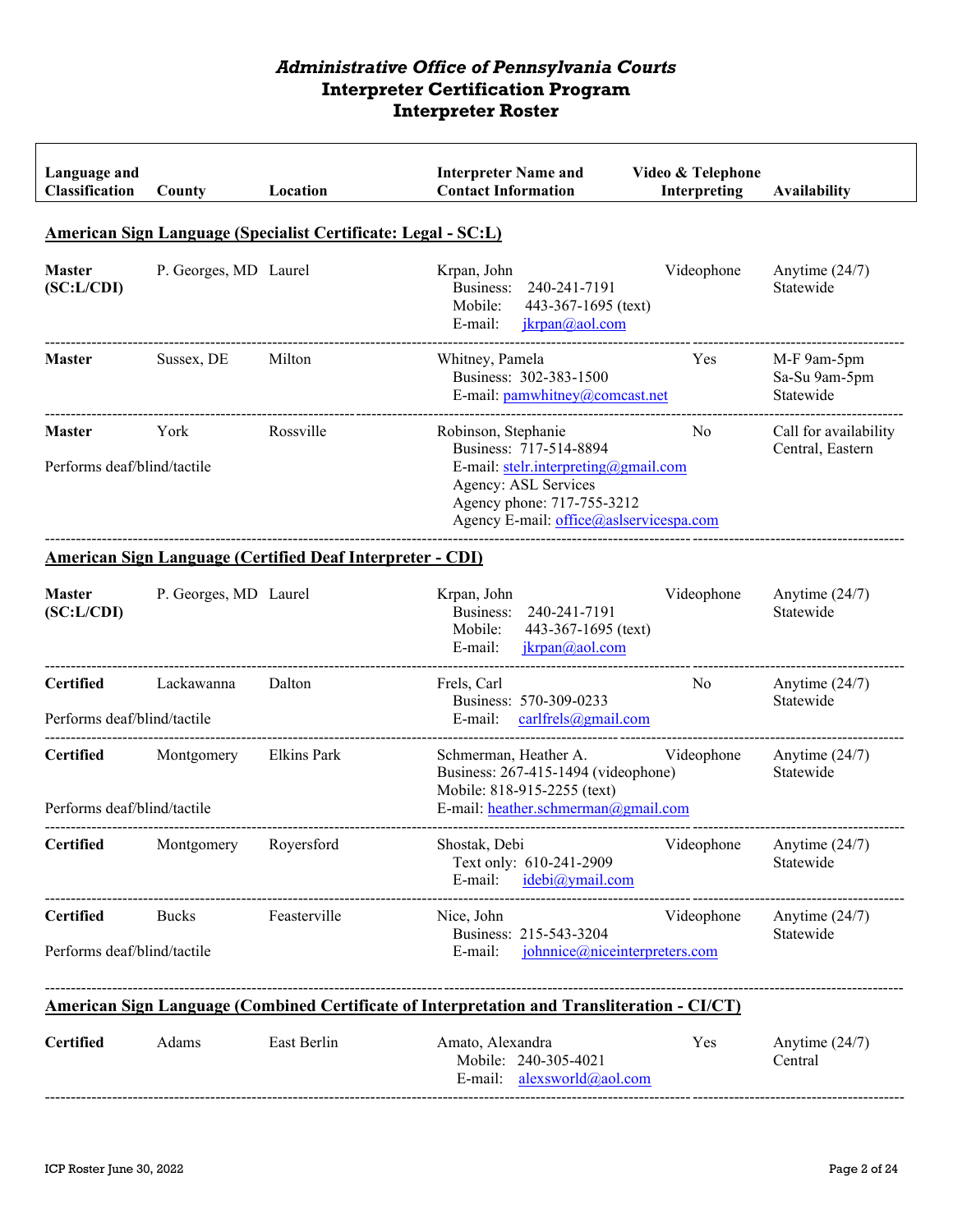| Language and<br>Classification                                                                     | County         | Location      | <b>Interpreter Name and</b><br><b>Contact Information</b>                                                                                                                                               | Video & Telephone<br>Interpreting | <b>Availability</b>                                                   |  |  |  |
|----------------------------------------------------------------------------------------------------|----------------|---------------|---------------------------------------------------------------------------------------------------------------------------------------------------------------------------------------------------------|-----------------------------------|-----------------------------------------------------------------------|--|--|--|
| <b>American Sign Language (Combined Certificate of Interpretation and Transliteration - CI/CT)</b> |                |               |                                                                                                                                                                                                         |                                   |                                                                       |  |  |  |
| <b>Certified</b><br>Performs deaf/blind/tactile                                                    | Adams          | Gettysburg    | Monn, Elizabeth Ann<br>Business: 717-253-2429<br>E-mail:<br>drbethann@comcast.net                                                                                                                       | No                                | M-F 5pm-12am<br>Sa-Su 9am-12am<br>South Central                       |  |  |  |
| <b>Certified</b>                                                                                   | Allegheny      | Pittsburgh    | Stone, Joan<br>E-mail:<br>jp.stone@comcast.net                                                                                                                                                          | Yes                               | Sa-Su 9am-5pm<br>Western                                              |  |  |  |
| <b>Certified</b><br>Performs deaf/blind/tactile                                                    | Berks          | Reading       | Setley, Elizabeth<br>Mobile: 610-823-2139<br>E-mail:<br>gerbeth959@comcast.net                                                                                                                          | Yes                               | Anytime (24/7)<br>Eastern<br>Southwestern                             |  |  |  |
| <b>Certified</b>                                                                                   | Cambria        | Johnstown     | Gallagher, Joyce<br>Business: 814-659-5755<br>E-mail: slswpa@atlanticbb.net                                                                                                                             | Yes                               | Anytime $(24/7)$<br>Central<br>Western                                |  |  |  |
| <b>Certified</b>                                                                                   | Cumberland     | Mechanicsburg | Wolgemuth, Jenice<br>Business: 717-579-9241<br>E-mail: jenicewolgemuth@comcast.net                                                                                                                      | N <sub>o</sub>                    | M-F 9am-5pm<br>Cumberland, York<br>Dauphin, Adams,<br>Perry, Franklin |  |  |  |
| <b>Certified</b>                                                                                   | Dauphin        | Hershey       | Nicarry, Sharon<br>Mobile: 618-638-3006<br>E-mail: $nicarry7@gmail.com$<br>Agency : ASL Services<br>Agency phone: 717-755-3212<br>Agency e-mail : office@aslservicespa.com                              | No.                               | Anytime $(24/7)$<br>Statewide                                         |  |  |  |
| <b>Certified</b>                                                                                   | Gloucester, NJ | Turnersville  | Beyer, Janice<br>Agency: Integrity Interpreting<br>Agency Phone: 856-694-6525<br>Agency e-mail: Rachel@integrityinterp.com<br>Agency: DHCC<br>Agency phone: 610-604-0455<br>Agency e-mail: IRD@dhcc.org | No                                | M-F 9am-5pm<br>Southeastern                                           |  |  |  |
| <b>Certified</b>                                                                                   | Lancaster      | Lancaster     | Fairbanks, Greta<br>Mobile: 717-799-2205<br>E-mail: gretafairbanks@comcast.net                                                                                                                          | Yes                               | Anytime $(24/7)$<br>Southeastern<br>Central                           |  |  |  |
| <b>Certified</b>                                                                                   | Lawrence       | New Castle    | Cummins, Tracy<br>Business: 724-333-0538<br>aslfastfingers@gmail.com<br>E-mail:                                                                                                                         | Yes                               | Anytime $(24/7)$<br>Statewide                                         |  |  |  |
| <b>Certified</b><br>Performs deaf/blind/tactile                                                    | Luzerne        | Hazleton      | Andras, Martha<br>Mobile: 570-956-4595<br>Business: 570-455-1324<br>E-mail: mandras@verizon.net                                                                                                         | N <sub>o</sub>                    | M-F 12am-9am<br>Sa-Su 12am-9am<br>Carbon, Luzerne,<br>Schuylkill      |  |  |  |

П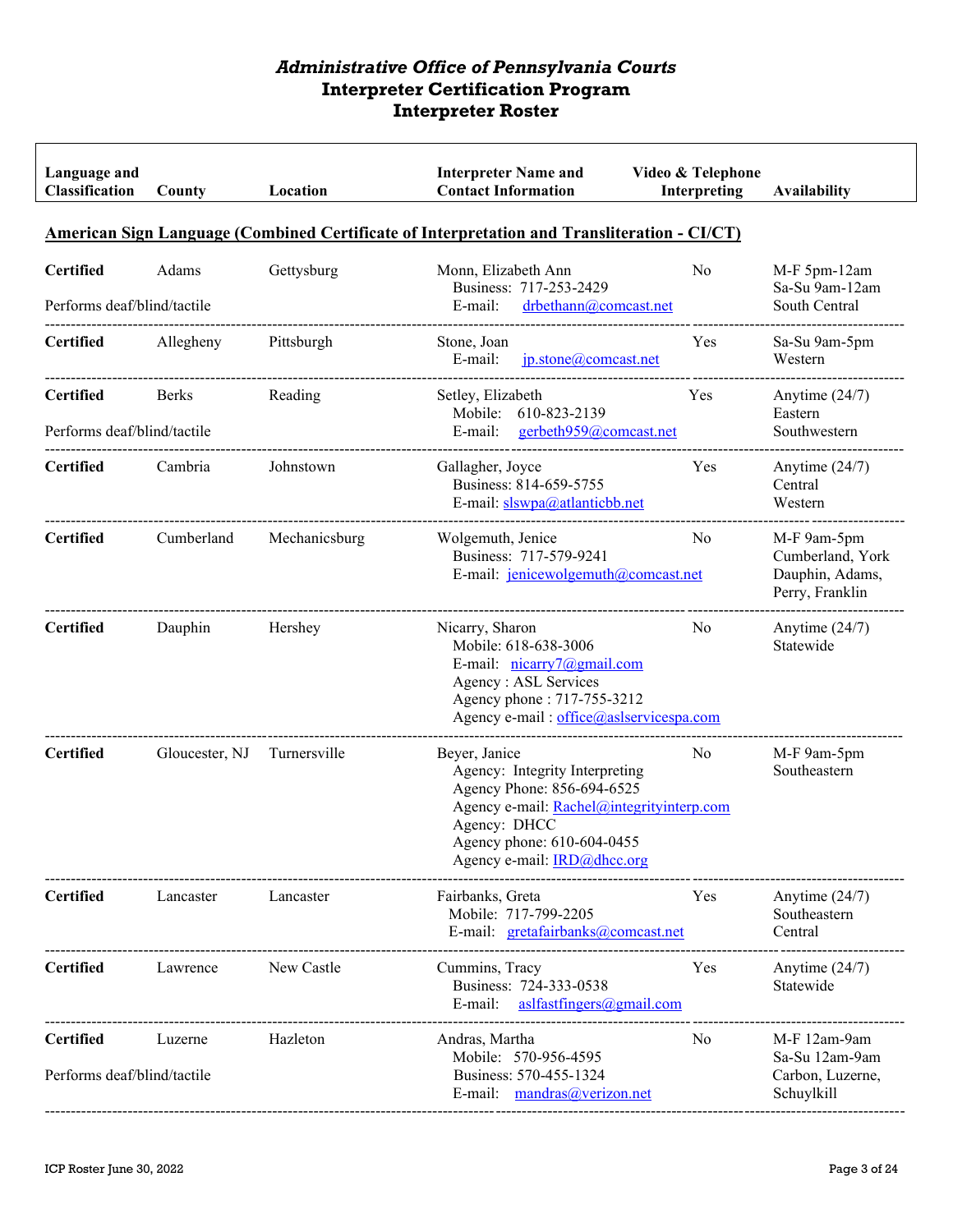| Language and<br><b>Classification</b> | County                                | Location                                                               | <b>Interpreter Name and</b><br><b>Contact Information</b>                                                                                                                                                                                                                                                                                                                       | Video & Telephone<br>Interpreting | <b>Availability</b>                                            |
|---------------------------------------|---------------------------------------|------------------------------------------------------------------------|---------------------------------------------------------------------------------------------------------------------------------------------------------------------------------------------------------------------------------------------------------------------------------------------------------------------------------------------------------------------------------|-----------------------------------|----------------------------------------------------------------|
|                                       |                                       |                                                                        | <b>American Sign Language (Combined Certificate of Interpretation and Transliteration - CI/CT)</b>                                                                                                                                                                                                                                                                              |                                   |                                                                |
| <b>Certified</b>                      | Montgomery                            | Pottstown                                                              | Campbell, Sarah                                                                                                                                                                                                                                                                                                                                                                 | Yes                               | M-F 9am-5pm                                                    |
| Performs deaf/blind/tactile           |                                       |                                                                        | Agency: DHCC<br>Agency phone: 610-604-0452<br>Agency e-mail: ird@dhcc.org                                                                                                                                                                                                                                                                                                       |                                   | Southeastern                                                   |
| <b>Certified</b>                      | Montgomery                            | <b>Plymouth Meeting</b>                                                | Ledder, Rebecca<br>Business: 610-766-1903                                                                                                                                                                                                                                                                                                                                       | Yes                               | Anytime $(24/7)$<br>Southeastern                               |
| Performs deaf/blind/tactile           |                                       |                                                                        | E-mail: rebled13@verizon.net                                                                                                                                                                                                                                                                                                                                                    |                                   |                                                                |
| Certified                             | Northampton                           | Bethlehem                                                              | Flynn, Tushanna<br>Agency 1: Lehigh Valley Center<br>for Independent Living<br>Agency phone: 610-770-9781<br>Agency e-mail: slireferral@lvcil.org<br>Agency 2: Words for the Eyes<br>Agency phone: 610-442-9126<br>Agency e-mail: interpreting@words4eyes.com<br>Agency 3: Keystone Deaf Hard of Hearing Service<br>Agency phone: 610-685-4520<br>Agency email: kdhhs@kdhhs.net | No                                | M-F 9am-5pm<br>Northeastern                                    |
| <b>Certified</b>                      | Northampton                           | Bethlehem                                                              | Hartley, Heidi<br>Agency 1: DHCC<br>Agency phone: 610-604-0452<br>Agency e-mail: ird@dhcc.org<br>Agency 2: Words for the Eyes<br>Agency phone: 610-737-7471<br>Agency e-mail: interpreting@words4eyes.com                                                                                                                                                                       | No                                | Limited availability<br>Eastern                                |
| <b>Certified</b>                      | Schuylkill                            | Tamaqua                                                                | McHale, Brian<br>Business: 570-778-8996<br>E-mail: btmch@email.com                                                                                                                                                                                                                                                                                                              | No                                | Anytime $(24/7)$<br>Statewide                                  |
| <b>Certified</b>                      | Union, NJ                             | Union                                                                  | Filipowicz, Peter<br>E-mail: peterfilipowiczcict@verizon.net                                                                                                                                                                                                                                                                                                                    | Yes                               | Anytime $(24/7)$<br>Statewide                                  |
|                                       |                                       | <b>American Sign Language (Comprehensive Skills Certificate - CSC)</b> |                                                                                                                                                                                                                                                                                                                                                                                 |                                   |                                                                |
| <b>Certified</b>                      | Montgomery<br>TEMPORARILY UNAVAILABLE | Glenside                                                               | Shapiro, Cindy<br>Business: 215-886-8616<br>$\frac{\text{cindyfshapiro}(a)$ gmail.com<br>E-mail:                                                                                                                                                                                                                                                                                | No                                | M-W 9am-5pm<br>Bucks, Delaware,<br>Montgomery,<br>Philadelphia |
|                                       |                                       | <b>American Sign Language (Comprehensive Skills Certificate - CSC)</b> |                                                                                                                                                                                                                                                                                                                                                                                 |                                   |                                                                |
| <b>Certified</b>                      | Philadelphia                          | Philadelphia                                                           | Muir-Gelb, Janet<br>Agency: DHCC<br>Agency phone: 610-604-0452<br>Agency e-mail: ird@dhcc.org                                                                                                                                                                                                                                                                                   | Yes                               | Anytime $(24/7)$<br>Southeastern                               |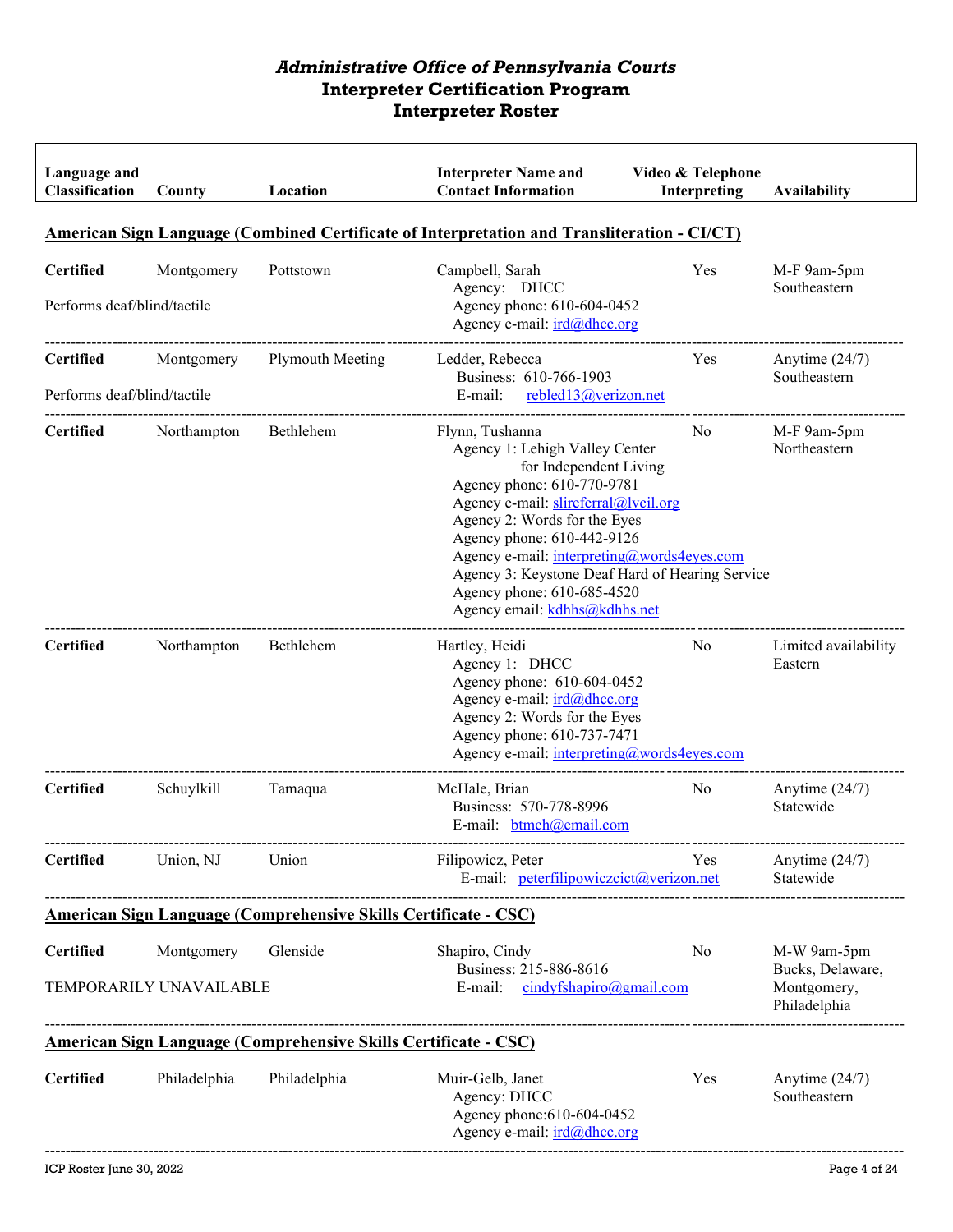| Language and<br>Classification                  | County    | Location     | <b>Interpreter Name and</b><br><b>Contact Information</b>                                                                                                                                                                                                                                                                          | Video & Telephone<br>Interpreting | Availability                             |
|-------------------------------------------------|-----------|--------------|------------------------------------------------------------------------------------------------------------------------------------------------------------------------------------------------------------------------------------------------------------------------------------------------------------------------------------|-----------------------------------|------------------------------------------|
|                                                 |           |              | <b>American Sign Language (National Interpreter Certification - NIC)</b>                                                                                                                                                                                                                                                           |                                   |                                          |
| <b>Certified</b><br>Performs deaf/blind/tactile | Allegheny | Pittsburgh   | Bahler, Amber<br>Business: 412-818-4616<br>amberbahler@gmail.com<br>E-mail:                                                                                                                                                                                                                                                        | Yes                               | Anytime $(24/7)$<br>Statewide            |
| <b>Certified</b>                                | Allegheny | Pittsburgh   | Bartley, Alison M.<br>Business: 814-227-9587<br>E-mail: ambartley1988@gmail.com                                                                                                                                                                                                                                                    | Yes                               | Anytime $(24/7)$<br>Statewide            |
| <b>Certified</b>                                | Allegheny | Allison Park | Filip, Danielle<br>Agency: Sign Language Interpreting Professionals Central, Western<br>Agency Phone: 412-400-2021 ext. 1002<br>Agency e-mail: SLIPrequests@gmail.com                                                                                                                                                              | Yes                               | Anytime $(24/7)$                         |
| <b>Certified</b><br>Performs deaf/blind/tactile | Allegheny | Pittsburgh   | Lee, Bichri<br>Business: 814-421-1817<br>E-mail: $bichrilee@gmail.com$                                                                                                                                                                                                                                                             | Yes                               | Anytime $(24/7)$<br>Statewide            |
| <b>Certified</b><br>Performs deaf/blind/tactile | Allegheny | Pittsburgh   | Miller, Nicholas<br>Mobile: 412-996-8535<br>E-mail: nicholasjm84@gmail.com<br>Agency 1: Hearing & Deaf Services<br>Agency phone: 412-281-1375<br>Agency e-mail: dmatthes@hdscenter.org<br>Agency 2: Sign Language Interpreting Professionals<br>Agency phone: 412-400-2021<br>Agency e-mail: $slip operations(\partial gmail.com)$ | Yes                               | Anytime<br>Western, Central              |
| <b>Certified</b>                                | Allegheny | Pittsburgh   | Pelc, Sarah<br>spelc8@gmail.com<br>E-mail:                                                                                                                                                                                                                                                                                         | Yes                               | M-F-9am-5pm<br>Statewide                 |
| <b>Certified</b>                                | Allegheny | Pittsburgh   | Schmidlin, Robin<br>Mobile:<br>412-605-9932<br>E-mail:<br>rlschmidlin@connect.net                                                                                                                                                                                                                                                  | Yes                               | M-F-9am-5pm<br>South-Central,<br>Western |
| <b>Certified</b><br>Performs deaf/blind/tactile | Allegheny | Pittsburgh   | Showalter, Logan<br>Agency: Hearing and Deaf Services<br>Agency Phone: 412-281-1375<br>Agency e-mail: dmatthews@hdscenter.org                                                                                                                                                                                                      | Videophone                        | Anytime $(24/7)$<br>Southwestern         |
| <b>Certified</b>                                | Berks     | Reading      | Fisher, Lori<br>610-823-2161<br>Mobile:<br>E-mail:<br>lori.fisher@rocketmail.com                                                                                                                                                                                                                                                   | Yes                               | Anytime $(24/7)$<br>Southeastern         |
| <b>Certified</b>                                | Blair     | Duncansville | Ritchey, Rebecca Lee<br>814-207-1887<br>Mobile:<br>rebecca@brombergtranslations.com<br>E-mail:                                                                                                                                                                                                                                     | Yes                               | Anytime $(24/7)$<br>Statewide            |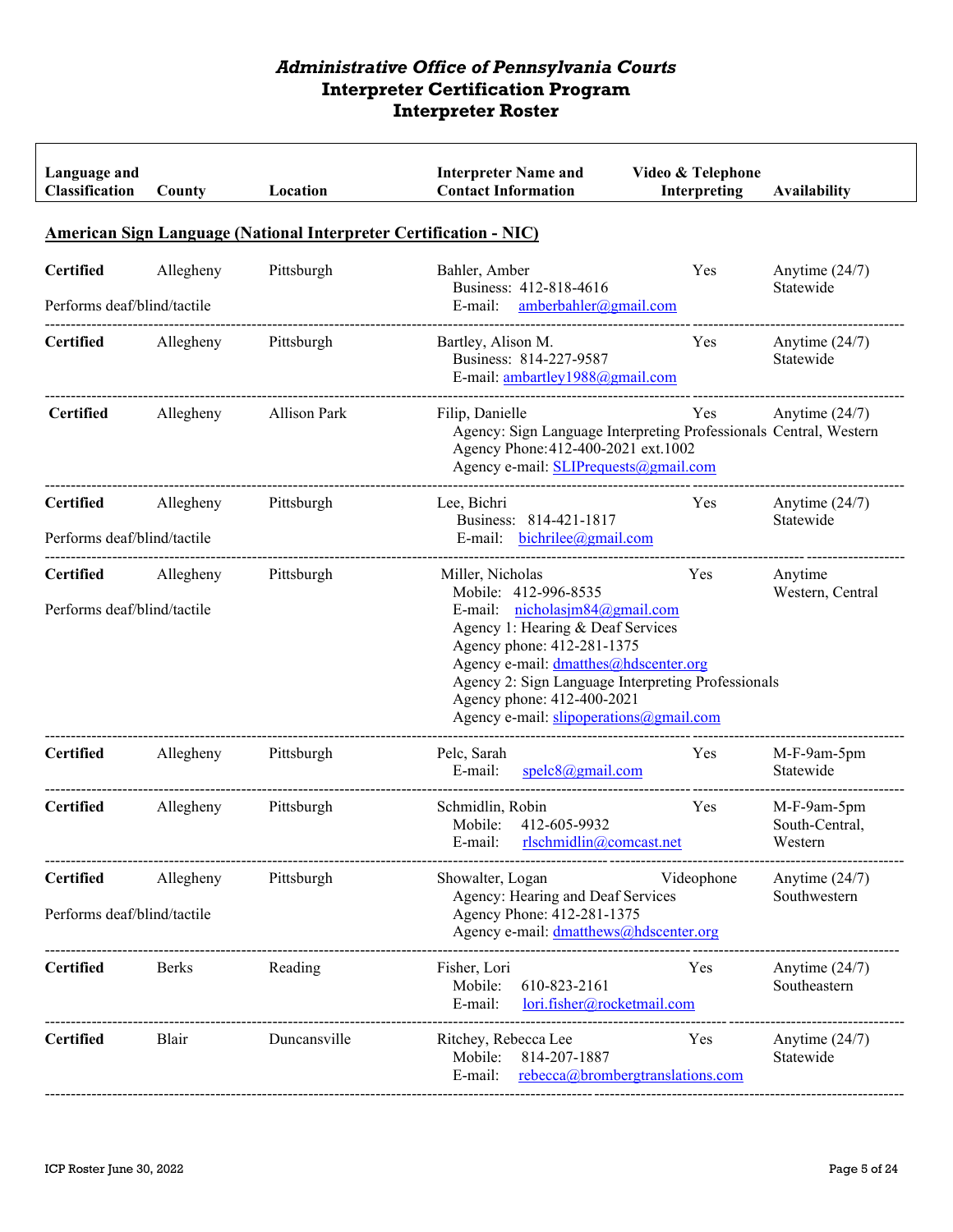| Language and<br>Classification                                           | County         | Location     | <b>Interpreter Name and</b><br><b>Contact Information</b>                                                                                                                                                                  | Video & Telephone<br>Interpreting | <b>Availability</b>                                        |  |  |  |
|--------------------------------------------------------------------------|----------------|--------------|----------------------------------------------------------------------------------------------------------------------------------------------------------------------------------------------------------------------------|-----------------------------------|------------------------------------------------------------|--|--|--|
| <b>American Sign Language (National Interpreter Certification - NIC)</b> |                |              |                                                                                                                                                                                                                            |                                   |                                                            |  |  |  |
| <b>Certified</b>                                                         | Cambria        | Ebensburg    | DeArmin, Gale<br>Business: 814-241-4776<br>GaleKBowen@gmail.com<br>E-mail:                                                                                                                                                 | Yes                               | M-F 5pm-12am<br>Sa-Su 9am-5 pm<br>Central;<br>Southwestern |  |  |  |
| <b>Certified</b>                                                         | Chester        | Oxford       | Jones, Kevin Scott<br>732-977-6479<br>Mobile:<br>kevinscottjones@gmail.com<br>E-mail:                                                                                                                                      | Yes                               | Anytime $(24/7)$<br>Southeastern                           |  |  |  |
| <b>Certified</b>                                                         | Cumberland     | Carlisle     | Chen (formerly Blank), Kate<br>Agency: ASL Services - York, PA<br>Agency phone: 717-755-3212<br>E-mail: Office@aslservicespa.com                                                                                           | Yes                               | Anytime $(24/7)$<br>Central                                |  |  |  |
| <b>Certified</b>                                                         | Dauphin        | Hershey      | Barlet, Kendra D.<br>Agency: ASL Services<br>Agency phone: 717-755-3212<br>Agency e-mail: office@aslservicespa.com                                                                                                         | Yes                               | Anytime $(24/7)$<br>Statewide                              |  |  |  |
| <b>Certified</b>                                                         | Gloucester, NJ | Glassboro    | Matthews, Rachel M.<br>Mobile: 609-364-2593<br>E-mail: rachel0218@gmail.com                                                                                                                                                | Yes                               | M-F 9am-5pm<br>M-F 5pm-12am<br>Southeastern                |  |  |  |
| <b>Certified</b><br>Performs deaf/blind/tactile                          | Lancaster      | Lancaster    | Abreu, Nancy<br>Business: 717-799-7540<br>E-mail: professional interpreter@yahoo.com                                                                                                                                       | N <sub>0</sub>                    | Anytime $(24/7)$<br>Eastern,<br>South-Central              |  |  |  |
| <b>Certified</b>                                                         | Lancaster      | Paradise     | Lake, Sharon<br>Business: 717-799-0378<br>E-mail: srmlake@netscape.net                                                                                                                                                     | Yes                               | Mon & Thu<br>Sa-Su 9am-5pm<br>Eastern, Central             |  |  |  |
| <b>Certified</b>                                                         | Philadelphia   | Philadelphia | Donati, Emily K.<br>Agency 1: DHCC<br>Agency phone: 610-604-0450 #4<br>Agency e-mail: info@dhcc.org<br>Agency 2: Sign Interpreting Services<br>Agency phone: 610-742-1507<br>Agency web site: dkelley@signinterpreting.org | Yes                               | Anytime $(24/7)$<br>Statewide                              |  |  |  |
| <b>Certified</b>                                                         | Philadelphia   | Philadelphia | McGowan, Jennifer<br>Agency: DHCC<br>Agency phone: 610-604-0452<br>Agency e-mail: ird@dhcc.org                                                                                                                             | Yes                               | Anytime $(24/7)$<br>Southeastern<br>Central                |  |  |  |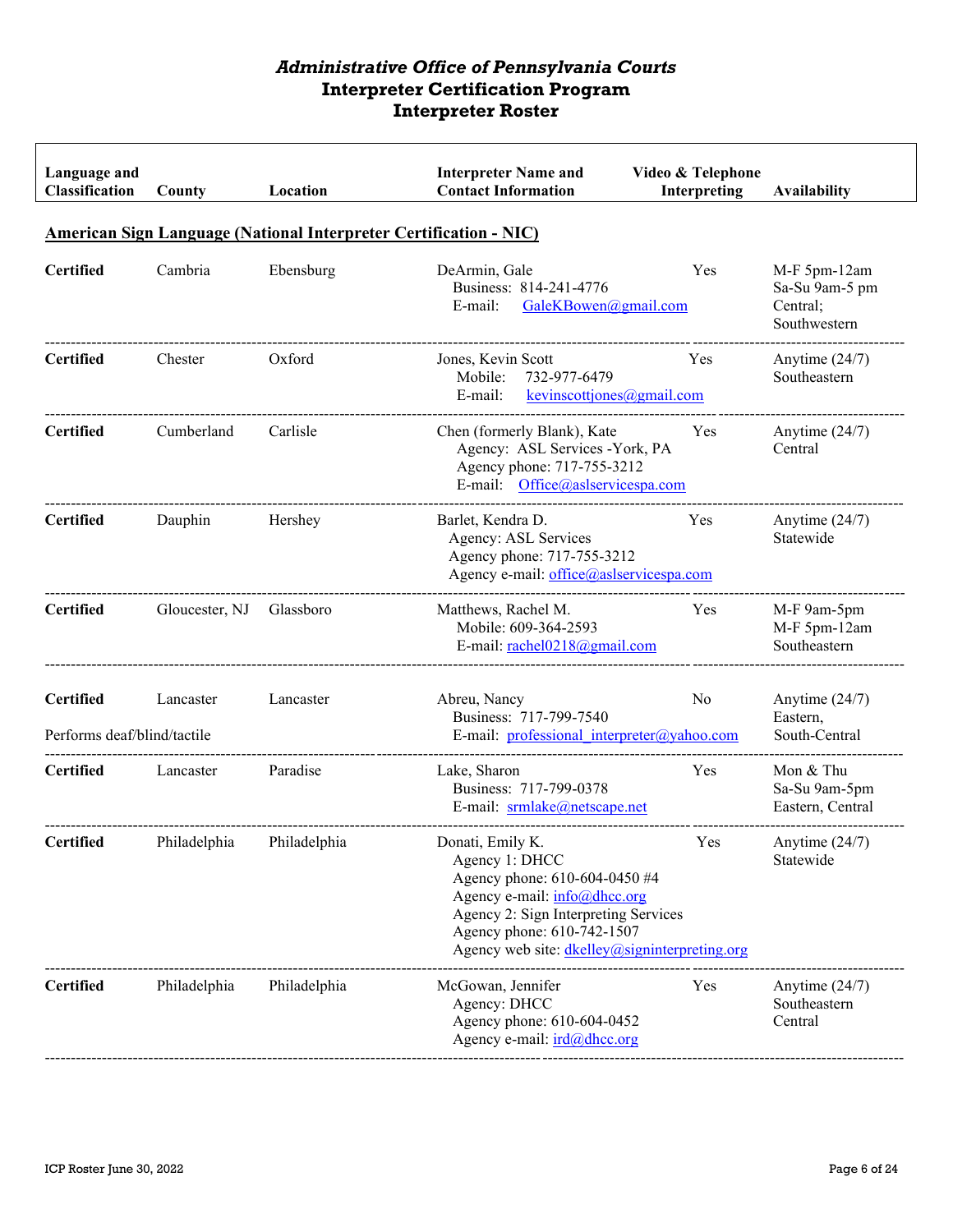| Language and<br><b>Classification</b>           | County                              | Location                                                            | <b>Interpreter Name and</b><br><b>Contact Information</b>                                                                                                                                                                              | Video & Telephone<br>Interpreting | <b>Availability</b>                                            |
|-------------------------------------------------|-------------------------------------|---------------------------------------------------------------------|----------------------------------------------------------------------------------------------------------------------------------------------------------------------------------------------------------------------------------------|-----------------------------------|----------------------------------------------------------------|
|                                                 |                                     |                                                                     | <b>American Sign Language (National Interpreter Certification - NIC)</b>                                                                                                                                                               |                                   |                                                                |
| <b>Certified</b><br>Performs deaf/blind/tactile | Philadelphia                        | Philadelphia                                                        | Patterson, Kerry L.<br>Agency: DHCC<br>Agency phone: 610-604-0450<br>Agency E-mail: info@dhcc.org                                                                                                                                      | Yes                               | M-F 9am-5pm<br>M-F 5pm-12am<br>Sat-Sun 9am-5pm<br>Southeastern |
| Certified                                       | Philadelphia                        | Philadelphia                                                        | Steckel, Joshua<br>Agency: DHCC<br>Agency phone: 610-604-0450<br>Agency E-mail: info@dhcc.org                                                                                                                                          | No                                | M-F 9am-5pm<br>Philadelphia                                    |
| <b>Certified</b>                                | Westmoreland                        | Irwin                                                               | Barnett, Chad<br>Business: 724-989-6066<br>E-mail: chadtam719@yahoo.com                                                                                                                                                                | Yes                               | Anytime $(24/7)$<br>Statewide                                  |
| <b>Certified</b><br>Performs deaf/blind/tactile | York                                | York                                                                | Hardway, Annie<br>Agency: ASL Services<br>Agency phone: 717-755-3212<br>E-mail: office@aslservicespa.com                                                                                                                               | No.                               | M-F 9am-5pm<br>Statewide                                       |
|                                                 |                                     | <b>American Sign Language (Certificate of Transliteration - CT)</b> |                                                                                                                                                                                                                                        |                                   |                                                                |
| Qualified                                       | Allegheny                           | Pittsburgh                                                          | Noble, Eileen<br>Mobile:<br>724-494-7833<br>E-mail:<br>success4eb@aol.com<br>Agency 1: HDS<br>Agency phone: 412-281-1375<br>Agency 2: SLIP<br>Agency phone: 412-400-2021<br>Agency 3: Language Solutions<br>Agency phone: 412-324-8200 | Videophone                        | Anytime $(24/7)$<br>with advance notice<br>Statewide           |
| Qualified                                       | Lebanon                             | Jonestown                                                           | Zinsky, Lentha<br>Business: 717-304-3375<br>lenthazinsky@gmail.com<br>E-mail:                                                                                                                                                          | Yes                               | Anytime $(24/7)$<br>Central, Southeastern                      |
| Amharic                                         |                                     |                                                                     |                                                                                                                                                                                                                                        |                                   |                                                                |
| Registered                                      | Essex, NJ                           | South Orange                                                        | Yilma, Aster<br>Mobile:<br>973-652-5585<br>E-mail:<br>asteryilma@gmail.com                                                                                                                                                             | Yes                               | Anytime $(24/7)$<br>Eastern                                    |
|                                                 | <b>Arabic (Egyptian Colloquial)</b> |                                                                     |                                                                                                                                                                                                                                        |                                   |                                                                |
| <b>Certified</b>                                | Hudson, NJ                          | Jersey City                                                         | Abdel-Rahman, Marwan H.<br>Business: 201-920-7475<br>E-mail: marwan711@aol.com                                                                                                                                                         | Yes                               | Anytime $(24/7)$<br>Statewide                                  |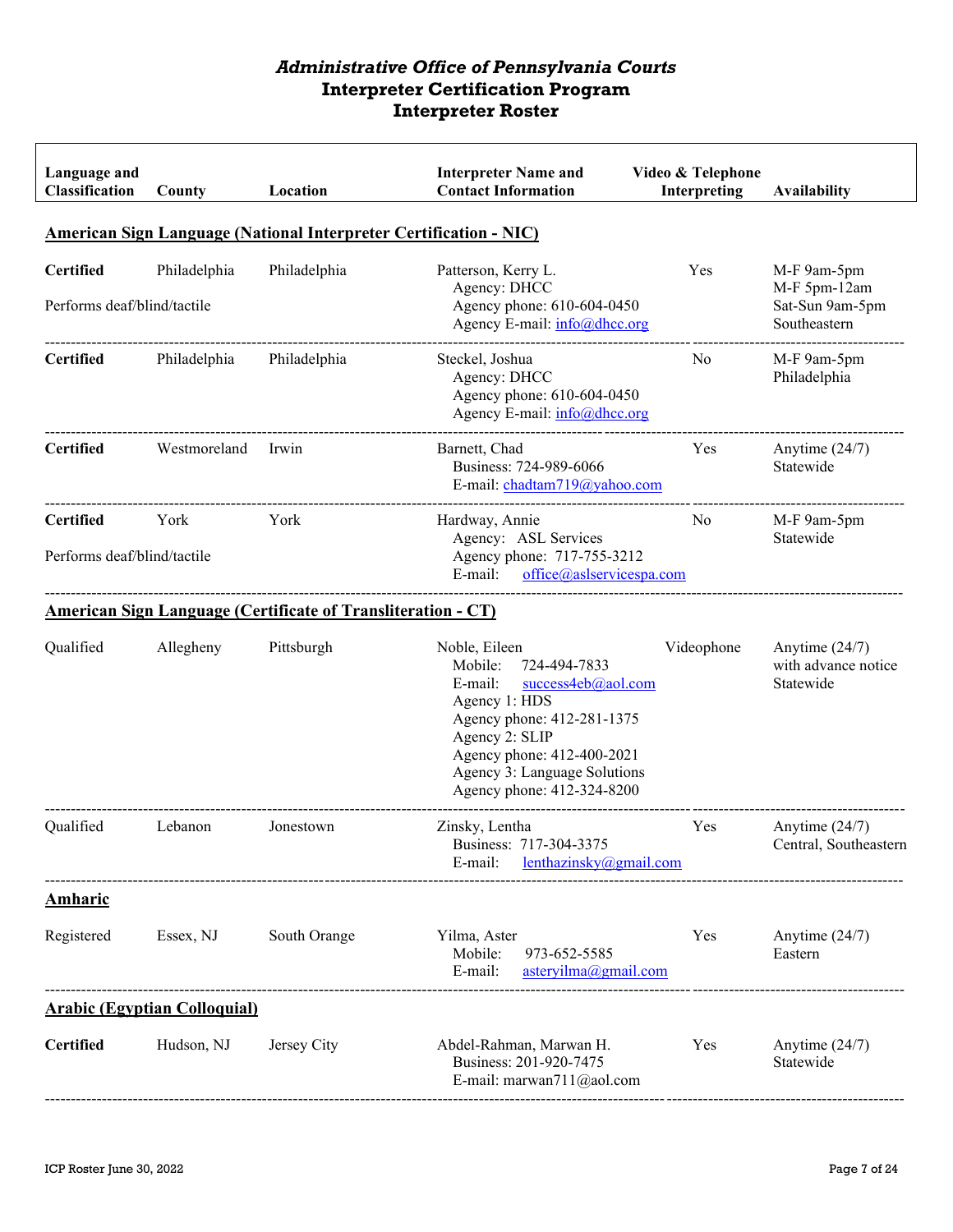| Language and<br><b>Classification</b> | County                                                   | Location         | <b>Interpreter Name and</b><br><b>Contact Information</b>                                                                 | Video & Telephone<br>Interpreting | <b>Availability</b>                                |
|---------------------------------------|----------------------------------------------------------|------------------|---------------------------------------------------------------------------------------------------------------------------|-----------------------------------|----------------------------------------------------|
|                                       | <b>Arabic (Egyptian Colloquial)</b>                      |                  |                                                                                                                           |                                   |                                                    |
| <b>Certified</b>                      | Salt Lake, UT<br><b>AVAILABLE REMOTELY AND IN-PERSON</b> | Salt Lake City   | El Fajri, Amine<br>Mobile: 801-326-9525<br>E-mail: fajri2000@hotmail.com                                                  | Yes                               | Anytime $(24/7)$<br>Willing to travel<br>Statewide |
|                                       | <b>Arabic (Levantine Colloquial)</b>                     |                  |                                                                                                                           |                                   |                                                    |
| <b>Certified</b>                      | Montgomery                                               | Plymouth Meeting | Sfeir-Markus, Eliane<br>Mobile: 267-241-0341<br>E-mail: $\theta$ eliane.markus@gmail.com<br>----------------------------- | Yes                               | M-F 9am-5pm<br>Statewide                           |
| Qualified                             | Montgomery                                               | Bryn Mawr        | Mokayed, David<br>Mobile: 267-800-8296<br>E-mail: tmokayed@yahoo.com                                                      | Yes                               | Anytime $(24/7)$<br>Statewide                      |
| <b>Burmese</b>                        |                                                          |                  |                                                                                                                           |                                   |                                                    |
| Registered                            | Cumberland                                               | Mechanicsburg    | Naha, Htaeon<br>Mobile: 717-480-7088<br>E-mail: anantajitn@gmail.com                                                      | Yes                               | Anytime $(24/7)$<br>Statewide                      |
| <b>Chinese-Cantonese</b>              |                                                          |                  |                                                                                                                           |                                   |                                                    |
| <b>Certified</b>                      | Montgomery                                               | Cheltenham       | Li, Yongmei<br>Mobile: 646-456-5090<br>E-mail: $lisanhu@yahoo.com$                                                        | Yes                               | Anytime $(24/7)$<br>Statewide                      |
| <b>Chinese-Mandarin</b>               |                                                          |                  |                                                                                                                           |                                   |                                                    |
| <b>Certified</b>                      | Monmouth, NJ Holmdel                                     |                  | Wang, Lianqun<br>Mobile: 732-763-4405<br>E-mail:<br>lw9452@gmail.com                                                      | Yes                               | Anytime $(24/7)$<br>Statewide                      |
| <b>Certified</b>                      | Montgomery                                               | Cheltenham       | Li, Yongmei<br>Mobile:<br>646-456-5090<br>E-mail:<br>lisanhu@yahoo.com                                                    | Yes                               | Anytime (24/7)<br>Statewide                        |
| Qualified                             | Butler                                                   | Mars             | Hong, Kate Yan<br>Business: 484-680-2374<br>E-mail: katie.hong2011@gmail.com                                              | Yes                               | Anytime $(24/7)$<br>Statewide                      |
| Chinese-Shanghai Wu                   |                                                          |                  |                                                                                                                           |                                   |                                                    |
| Registered                            | Monmouth, NJ                                             | Holmdel          | Wang, Lianqun<br>Mobile:<br>732-763-4405<br>lw9452@gmail.com<br>E-mail:                                                   | Yes                               | Anytime $(24/7)$<br>Statewide                      |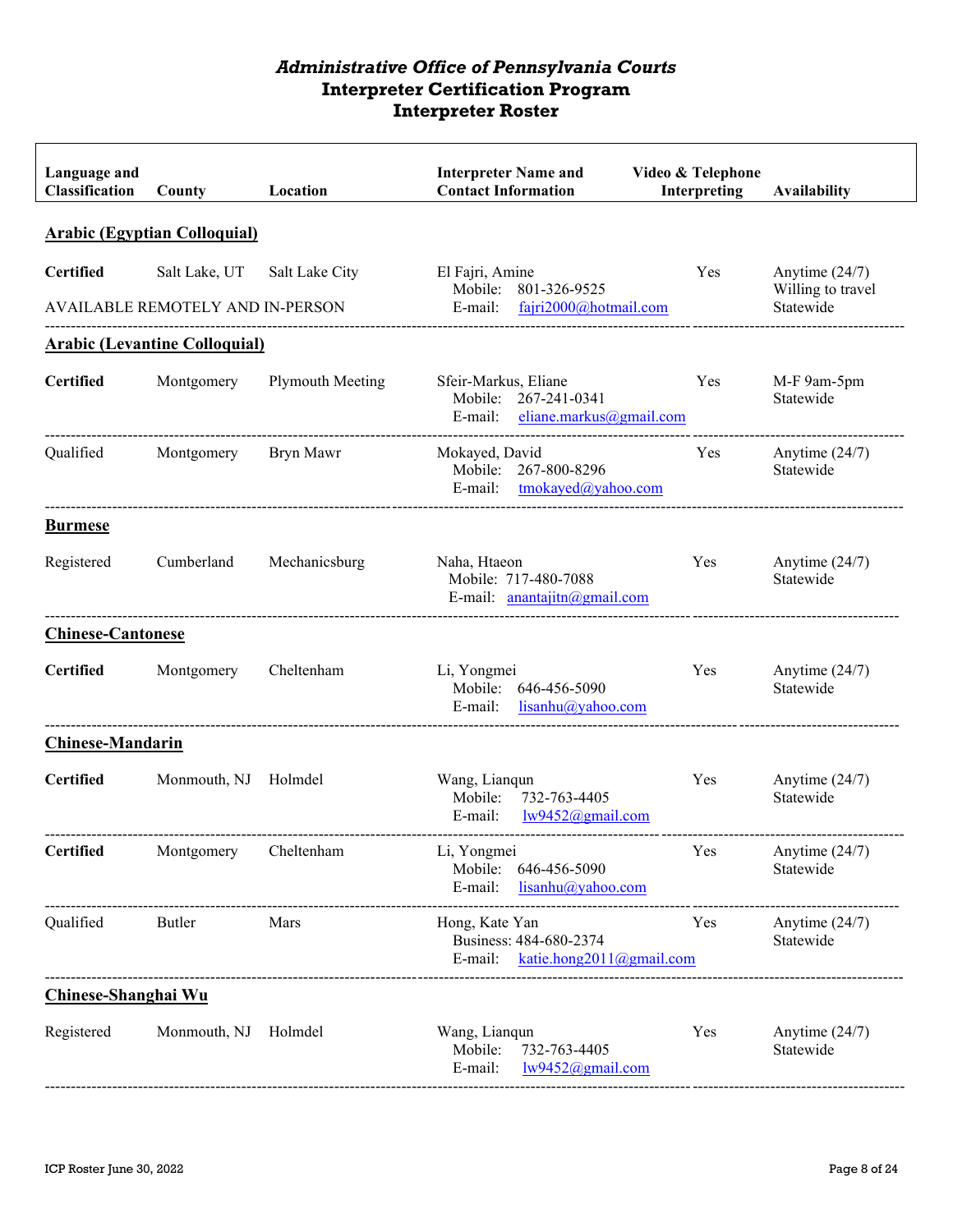| Language and<br>Classification | County                | Location                      | <b>Interpreter Name and</b><br><b>Contact Information</b>                                                 | Video & Telephone<br>Interpreting          | <b>Availability</b>                          |
|--------------------------------|-----------------------|-------------------------------|-----------------------------------------------------------------------------------------------------------|--------------------------------------------|----------------------------------------------|
| <b>Czech</b>                   |                       |                               |                                                                                                           |                                            |                                              |
| Registered                     | Lebanon               | Annville                      | Kovarik, Jaromir<br>Business: 717-383-6985<br>Mobile: 717-867-1194<br>E-mail: jaromir.kovarik@kthl.net    | Yes                                        | Anytime $(24/7)$<br>Statewide                |
| Dari                           |                       |                               |                                                                                                           |                                            |                                              |
| Registered                     |                       | Washington, DC Washington, DC | Hamadani, Sajjad<br>Mobile: 717-253-7632<br>E-mail: alpolyglot@icloud.com                                 | Yes                                        | Anytime $(24/7)$<br>Statewide                |
| French                         |                       |                               |                                                                                                           |                                            |                                              |
| <b>Master</b>                  | New York, NY New York |                               | Sherr, Daniel<br>Business: 212-924-1486<br>E-mail:<br>danielsherr@cs.com                                  | Yes                                        | Anytime $(24/7)$<br>Statewide                |
| <b>Certified</b>               | Lancaster             | Lancaster                     | Waplinger, Isabel<br>Business: 717-569-0737<br>717-823-7180<br>Mobile:<br>iwaplinger@gmail.com<br>E-mail: | Yes                                        | Anytime $(24/7)$<br>Statewide                |
| <b>Certified</b>               | Philadelphia          | Philadelphia                  | Beer, Béatrice<br>Business: 215-218-9977<br>Mobile: 215-906-5757<br>E-mail: beerbeatrice@aol.com          | Yes                                        | Anytime $(24/7)$<br>Statewide                |
| <b>Certified</b>               | Philadelphia          | Philadelphia                  | Yakubov, Kamil<br>Mobile:<br>267-265-4261<br>E-mail:                                                      | Yes<br>kami@fidelity languagesolutions.com | Anytime $(24/7)$<br>Statewide                |
| <b>German</b>                  |                       |                               |                                                                                                           |                                            |                                              |
| Registered                     | Adams                 | Orrtanna                      | Siegel, Christina<br>Business: 717-608-1715<br>E-mail: $tinasiegel87@gmail.com$                           | Yes                                        | Anytime $(24/7)$<br>Eastern<br>South-Central |
| <b>Greek</b>                   |                       |                               |                                                                                                           |                                            |                                              |
| Registered                     | Delaware              | <b>Upper Darby</b>            | Pantelidis, Elias<br>Business: 610-999-4887<br>Mobile: 610-449-6906<br>E-mail: esp980@hotmail.com         | No                                         | Anytime $(24/7)$<br>Statewide                |
| Registered                     | Delaware              | <b>Upper Darby</b>            | Pantelidis, Simeon<br>Business: 610-322-1413<br>E-mail: pantelidissimeon@gmail.com                        | Yes                                        | Anytime $(24/7)$<br>Statewide                |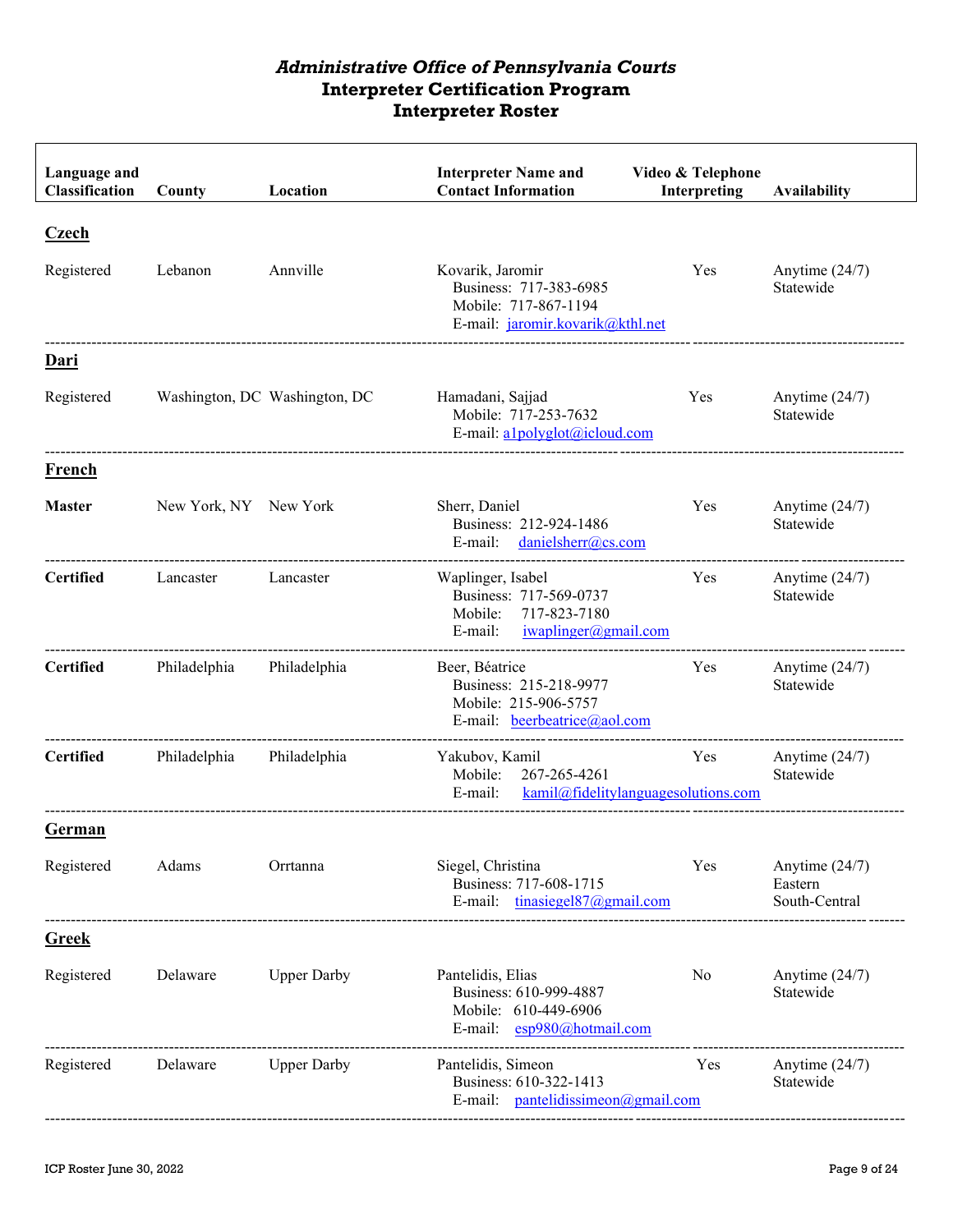| Language and<br>Classification                  | County                   | Location                      | <b>Interpreter Name and</b><br><b>Contact Information</b>                                                     | Video & Telephone<br>Interpreting | <b>Availability</b>                                                                           |
|-------------------------------------------------|--------------------------|-------------------------------|---------------------------------------------------------------------------------------------------------------|-----------------------------------|-----------------------------------------------------------------------------------------------|
| <b>Greek</b><br>Approved for                    | Montgomery               | Collegeville                  | Parientes, Sofia                                                                                              | Yes                               | Anytime $(24/7)$                                                                              |
| Administrative<br>Hearings only                 |                          |                               | Business: 610-308-9828<br>sofia.parientes@gmail.com<br>E-mail:                                                |                                   | Statewide                                                                                     |
| <b>Guarani</b>                                  |                          |                               |                                                                                                               |                                   |                                                                                               |
| Registered                                      | Montgomery               | Narberth                      | Vasconsellos-Riva, Silvia M.<br>Business: 484-362-3850<br>$silvia@$ legallanguageprofessionals.com<br>E-mail: | Yes                               | Anytime $(24/7)$<br>Eastern                                                                   |
| Gujarati                                        |                          |                               |                                                                                                               |                                   |                                                                                               |
| Registered                                      | Chester                  | Glenmoore                     | Patel, Vina<br>Mobile:<br>484-680-3675<br>E-mail:<br>vpatel1228@gmail.com                                     | Yes                               | Anytime $(24/7)$<br>Statewide                                                                 |
| Registered                                      |                          | Washington, DC Washington, DC | Gupta, Rekha<br>Business: 202-255-9917<br>E-mail: rekhargupta@yahoo.com                                       | Yes                               | Anytime $(24/7)$<br>Statewide                                                                 |
| Approved for<br>Administrative<br>Hearings only | Montgomery               | Lansdale                      | Desai, Ishani<br>267-318-8600<br>Mobile:<br>E-mail:<br>ishani@desaiinterpreting.com                           | Yes                               | Anytime $(24/7)$<br>Statewide                                                                 |
| <b>Haitian Creole</b>                           |                          |                               |                                                                                                               |                                   |                                                                                               |
| <b>Certified</b>                                | Kent, DE                 | Camden                        | Danjoint, Guy<br>Business: 302-670-3007<br>302-242-9757<br>Mobile:<br>gdanjoint@aol.com<br>E-mail:            | Yes                               | Anytime $(24/7)$<br>Statewide                                                                 |
| <b>Certified</b>                                | Philadelphia             | Philadelphia                  | Poinson, Louis Handrick<br>Mobile: 215-931-3238<br>E-mail: lhpoinson@gmail.com                                | Yes                               | Anytime $(24/7)$<br>Statewide                                                                 |
| Qualified                                       | Lancaster                | Lancaster                     | Pierre, Samuel<br>Business: 717-813-8820<br>E-mail: samuelpierre44@yahoo.com                                  | Yes                               | M-F 9am-5pm<br>M-F 12am-9am<br>Sa-Su 9am-5pm<br>Sa-Su 5pm-12am<br>Sa-Su 12am-9am<br>Statewide |
| <b>Hebrew</b>                                   |                          |                               |                                                                                                               |                                   |                                                                                               |
| Registered                                      | Montgomery, MD Rockville |                               | Eckdish, Rutie<br>Business: 301-340-2546<br>E-mail: sogifted@gmail.com                                        | Yes                               | Anytime $(24/7)$<br>Statewide                                                                 |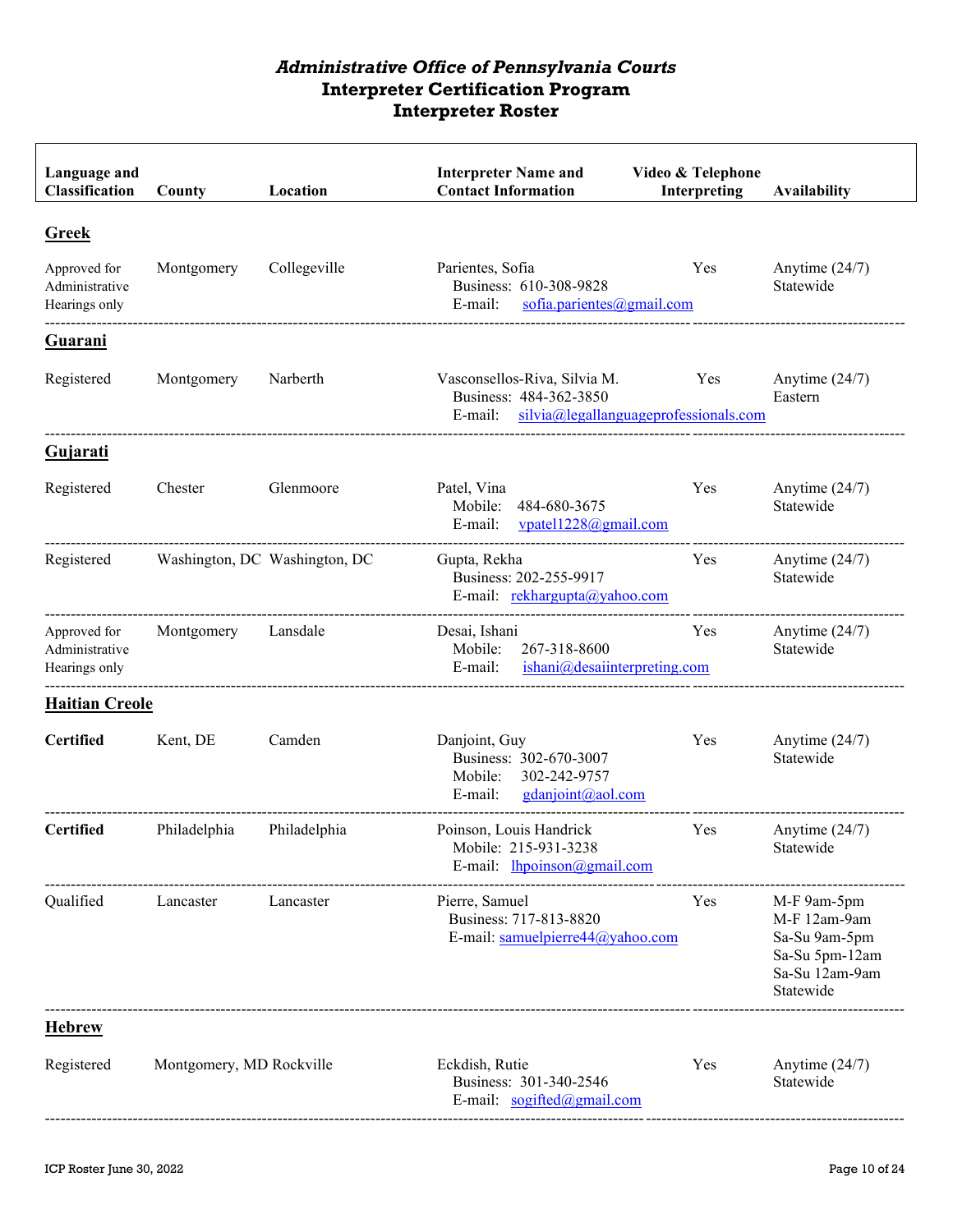| Language and<br><b>Classification</b> | County                  | Location                      | <b>Interpreter Name and</b><br><b>Contact Information</b>                                            | Video & Telephone<br>Interpreting | Availability                               |
|---------------------------------------|-------------------------|-------------------------------|------------------------------------------------------------------------------------------------------|-----------------------------------|--------------------------------------------|
| <b>Hindi</b><br>Registered            | Chester                 | Glenmoore                     | Patel, Vina<br>Mobile:<br>484-680-3675<br>vpatel1228@gmail.com<br>E-mail:                            | Yes                               | Anytime $(24/7)$<br>Statewide              |
| <b>Hindi</b>                          |                         |                               |                                                                                                      |                                   |                                            |
| Registered                            | Montgomery              | Gilbertsville                 | Sharma, Sandhya<br>E-mail: sandhyasharma@verizon.net<br>Business: 215-500-5610                       | <b>Yes</b>                        | M-F 9am -5pm<br>Sa-Su 9am-5pm<br>Statewide |
| Registered                            | New Castle, DE Claymont |                               | Kumar, Ashwani<br>Mobile: 331-250-4315<br>E-mail: ashisharma06@gmail.com                             | <b>Yes</b>                        | Anytime $(24/7)$<br>Southeastern           |
| Registered                            |                         | Washington, DC Washington, DC | Hamadani, Sajjad<br>Mobile: 717-253-7632<br>E-mail: alpolyglot@icloud.com                            | Yes                               | Anytime $(24/7)$<br>Statewide              |
| Registered                            |                         | Washington, DC Washington, DC | Gupta, Rekha<br>Business: 202-255-9917<br>E-mail: rekhargupta@yahoo.com                              | Yes                               | Anytime $(24/7)$<br>Statewide              |
| <b>Italian</b>                        |                         |                               |                                                                                                      |                                   |                                            |
| <b>Certified</b>                      | Monmouth, NJ Red Bank   |                               | Mustile, Carmen<br>Business: 732-576-1825<br>Mobile: 732-642-1455<br>cmustile@verizon.net<br>E-mail: | Yes                               | M-F 9am-5pm<br>Eastern                     |
| Marathi                               |                         |                               |                                                                                                      |                                   |                                            |
| Registered                            | Chester                 | Glenmoore                     | Patel, Vina<br>484-680-3675<br>Mobile:<br>E-mail:<br>vpatel1228@gmail.com                            | Yes                               | Anytime $(24/7)$<br>Statewide              |
| <b>Mongolian</b>                      |                         |                               |                                                                                                      |                                   |                                            |
| Registered                            | Dauphin                 | Harrisburg                    | Header, Tsetsgee<br>Business: 717-671-1966<br>Mobile: 717-329-9496<br>E-mail:<br>legdee@yahoo.com    | Yes                               | Anytime $(24/7)$<br>Statewide              |
| <b>Nepali</b>                         |                         |                               |                                                                                                      |                                   |                                            |
| Registered                            | Montgomery              | Gilbertsville                 | Sharma, Sandhya<br>E-mail: sandhyasharma@verizon.net<br>Business: 215-500-5610                       | Yes                               | M-F 9am -5pm<br>Sa-Su 9am-5pm<br>Statewide |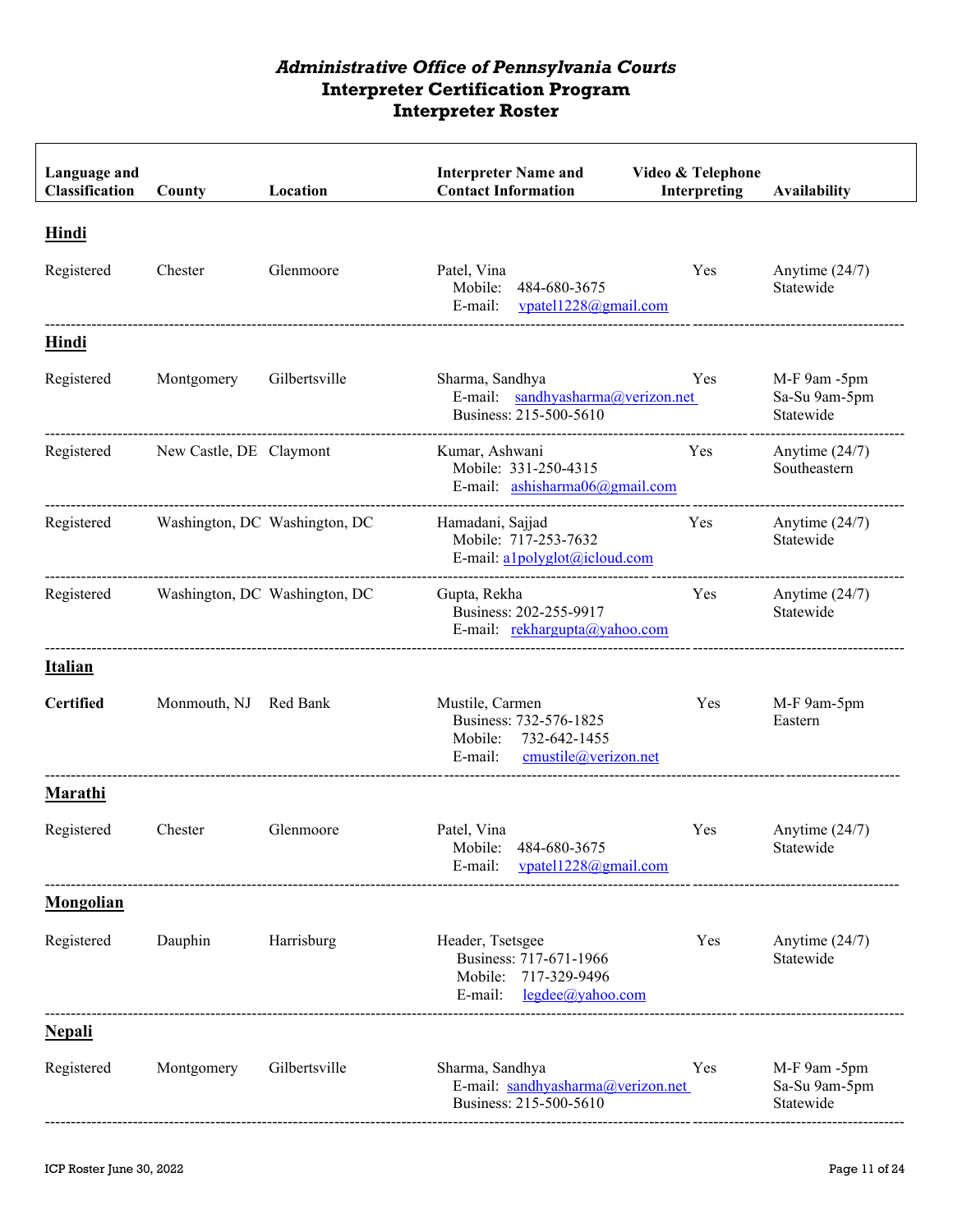| Language and<br><b>Classification</b>           | County                                                            | Location                      | <b>Interpreter Name and</b><br><b>Contact Information</b>                                                                 | Video & Telephone<br>Interpreting | <b>Availability</b>                                   |
|-------------------------------------------------|-------------------------------------------------------------------|-------------------------------|---------------------------------------------------------------------------------------------------------------------------|-----------------------------------|-------------------------------------------------------|
| <b>Nepali</b>                                   |                                                                   |                               |                                                                                                                           |                                   |                                                       |
| Registered                                      | San Francisco, CA San Francisco<br><b>AVAILABLE REMOTELY ONLY</b> |                               | Rizal, Divesh<br>Agency: RJ Interpreting LLC<br>Agency phone: 717-461-2015<br>Agency E-mail 1: request@rjinterpreting.com | Yes                               | Anytime $(24/7)$<br>Statewide<br><b>REMOTELY ONLY</b> |
| Registered Warren, OH                           |                                                                   | Mason                         | Luitel, Puspa<br>Mobile: 513-834-0190<br>E-mail: $puspaluitel20@gmail.com$                                                | Yes                               | Anytime $(24/7)$<br>Statewide                         |
| Pashto                                          |                                                                   |                               |                                                                                                                           |                                   |                                                       |
| Approved for<br>Administrative<br>Hearings only | Philadelphia                                                      | Philadelphia                  | Pervez, Salima<br>Business: 267-342-3453<br>E-mail:<br>pervezsalima@gmail.com                                             | Yes                               | Sa-Su 9am-5pm<br>Eastern                              |
| <b>Polish</b>                                   |                                                                   |                               |                                                                                                                           |                                   |                                                       |
| <b>Master</b>                                   | Bergen, NJ                                                        | Waldwick                      | Fruchtman, Jack<br>Business: 201-819-8350<br>E-mail: jacekfruchtman55@gmail.com                                           | Yes                               | Anytime $(24/7)$<br>Statewide                         |
| <b>Certified</b>                                | Bergen, NJ                                                        | Hackensack                    | Skowronska, Miroslawa<br>Mobile: 201-755-9718<br>slawkatransl@gmail.com<br>E-mail:                                        | Yes                               | Anytime $(24/7)$<br>Statewide                         |
| <b>Portuguese</b>                               |                                                                   |                               |                                                                                                                           |                                   |                                                       |
| <b>Certified</b>                                | Cook, IL<br>AVAILABLE REMOTELY AND IN-PERSON                      | Evanston                      | Paterson, Nattalia<br>Mobile: 312-493-6885<br>E-mail: nattaliapaterson.translator@gmail.com                               | Yes                               | Anytime $(24/7)$<br>Willing to travel<br>Statewide    |
| <b>Certified</b>                                | Burlington, NJ                                                    | Riverside                     | Verduin, Christina L.<br>856-630-2815<br>Mobile:<br>E-mail:<br>verduinchris@gmail.com                                     | Yes                               | M-F 8am-5pm<br>Southeastern                           |
| <b>Punjabi</b>                                  |                                                                   |                               |                                                                                                                           |                                   |                                                       |
| Registered                                      | New Castle, DE Claymont                                           |                               | Kumar, Ashwani<br>Mobile: 331-250-4315<br>E-mail: ashisharma06@gmail.com                                                  | Yes                               | Anytime $(24/7)$<br>Southeastern                      |
| Registered                                      | Orange, NY                                                        | Warwick                       | Alagh, Kamal<br>Mobile: 845-649-9589<br>E-mail: kamalalagh@gmail.com                                                      | Yes                               | M-F 9am-5pm<br>Sa-Su 9am-5pm<br>Pike, Monroe, Wayne   |
| Registered                                      |                                                                   | Washington, DC Washington, DC | Gupta, Rekha<br>Business: 202-255-9917<br>E-mail: rekhargupta@yahoo.com                                                   | Yes                               | Anytime $(24/7)$<br>Statewide                         |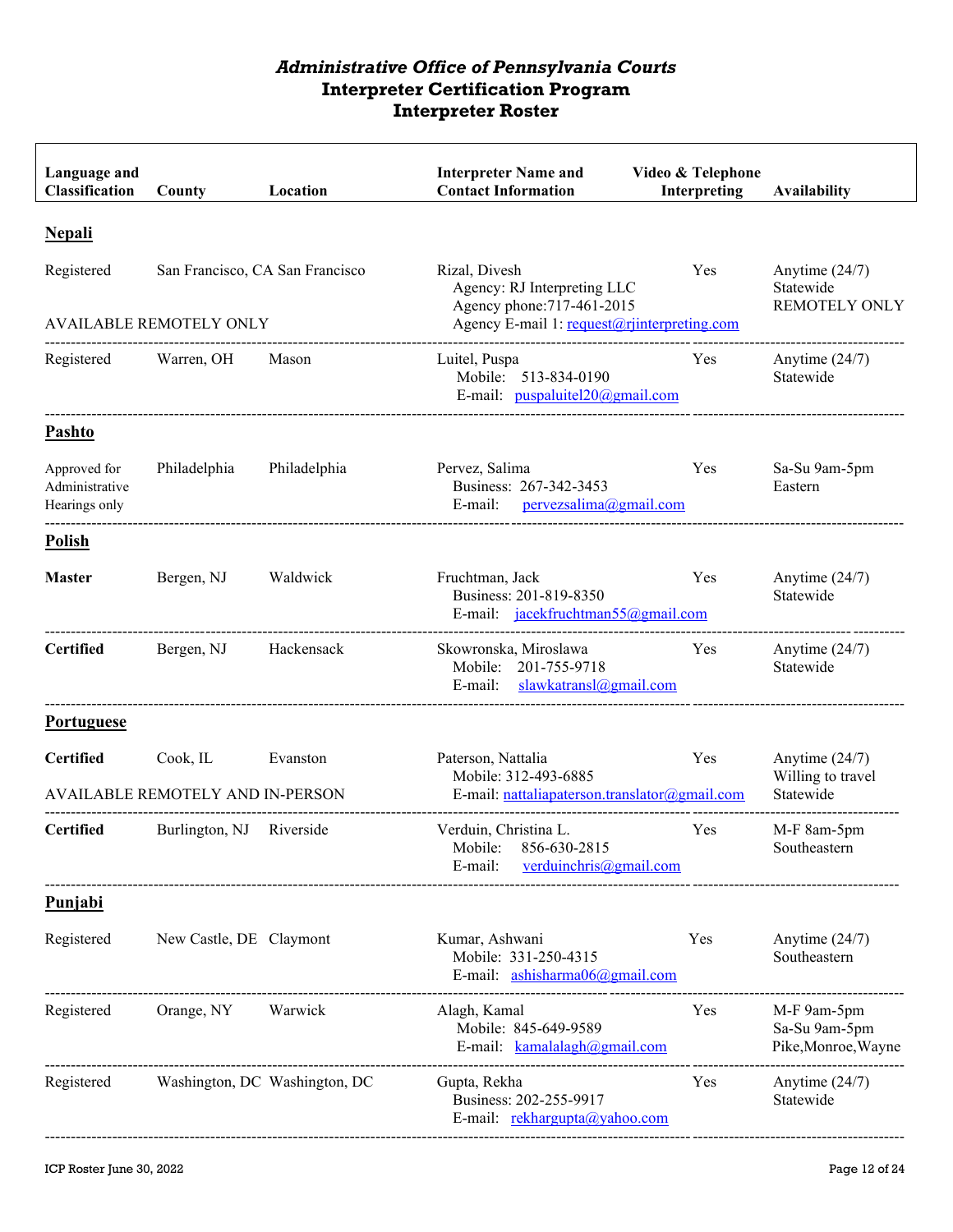| Language and<br>Classification                  | County       | Location                      | <b>Interpreter Name and</b><br><b>Contact Information</b>                                                           | Video & Telephone<br>Interpreting | Availability                                                 |
|-------------------------------------------------|--------------|-------------------------------|---------------------------------------------------------------------------------------------------------------------|-----------------------------------|--------------------------------------------------------------|
| <b>Punjabi</b>                                  |              |                               |                                                                                                                     |                                   |                                                              |
| Registered                                      |              | Washington, DC Washington, DC | Hamadani, Sajjad<br>Mobile: 717-253-7632<br>E-mail: alpolyglot@icloud.com                                           | Yes                               | Anytime $(24/7)$<br>Statewide                                |
| Approved for<br>Administrative<br>Hearings only | Philadelphia | Philadelphia                  | Pervez, Salima<br>Business: 267-342-3453<br>E-mail:<br>pervezsalima@gmail.com                                       | Yes                               | Sa-Su 9am-5pm<br>Eastern                                     |
| Romanian                                        |              |                               |                                                                                                                     |                                   |                                                              |
| Registered                                      | Allegheny    | <b>Bethel Park</b>            | Francu, Doina<br>Business: 412-854-0156<br>412-726-9014<br>Mobile:<br>doina.francu@gmail.com<br>E-mail:             | Yes                               | Anytime $(24/7)$<br>Statewide                                |
| Registered                                      | <b>Berks</b> | Wyomissing                    | Costea, Magdalena<br>Business: 610-371-8822<br>Mobile:<br>484-638-0430<br>E-mail:<br>$magda\csc(a\alpha)$ yahoo.com | Yes                               | M-F 9am-5pm<br>M-F 5pm-12am<br>Sa-Su 9am-5pm<br><b>Berks</b> |
| Registered                                      | Montgomery   | Ardmore                       | Roth, Liviu-Lee<br>Business: 610-645-5255<br>610-246-9613<br>Mobile:<br>liviulee6@netscape.net<br>E-mail:           | Yes                               | Anytime $(24/7)$<br>Statewide                                |
| <b>Russian</b>                                  |              |                               |                                                                                                                     |                                   |                                                              |
| <b>Master</b>                                   | Philadelphia | Philadelphia                  | Yakubov, Kamil<br>Mobile:<br>267-265-4261<br>kamil@fidelitylanguagesolutions.com<br>$E$ -mail:                      | Yes                               | Anytime $(24/7)$<br>Statewide                                |
| <b>Certified</b>                                | <b>Bucks</b> | Yardley                       | Annable, Ludmila<br>Mobile: 215-380-4498<br>ludmilaannable@gmail.com<br>E-mail:                                     | Yes                               | Anytime $(24/7)$<br>Statewide                                |
| <b>Certified</b>                                | Camden, NJ   | Cherry Hill                   | Hay, Tatiana<br>Business: 609-969-0356<br>E-mail:<br>$\frac{\tan \tan \tan \sqrt{a}}{a}$                            | Yes                               | Anytime $(24/7)$<br>Statewide                                |
| <b>Certified</b>                                | Carroll, MD  | Sykesville                    | Hennessey, Dina M.<br>Mobile:<br>410-206-4252<br>E-mail:<br>rusinterpreter@aol.com                                  | Yes                               | Anytime $(24/7)$<br>Statewide                                |
| <b>Certified</b>                                | Howard, MD   | Columbia                      | Volsky, Roman<br>Mobile:<br>410-499-0580<br>E-mail:<br>rvolsky@nbtranslations.com                                   | Yes                               | Anytime $(24/7)$<br>Statewide                                |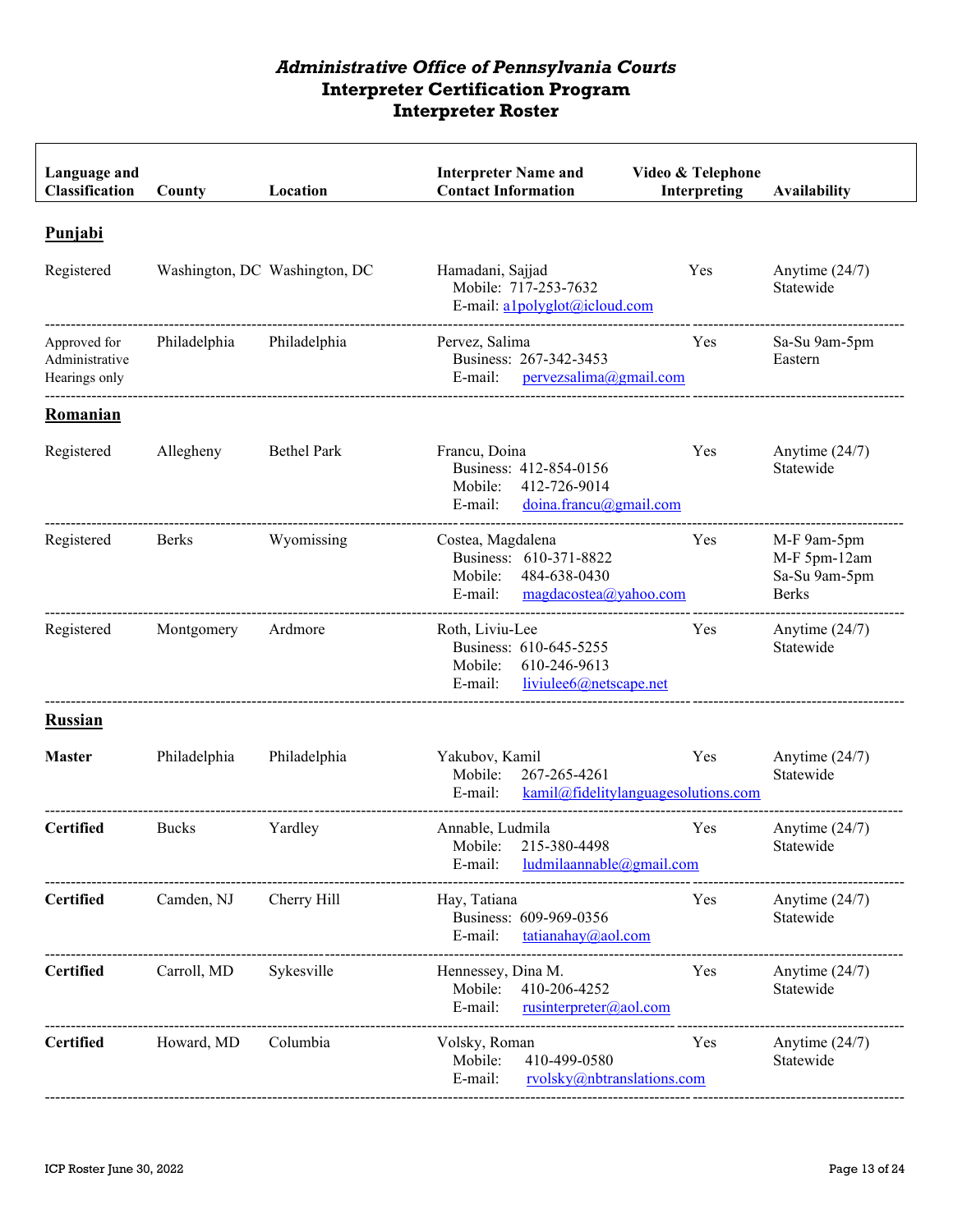| Language and<br>Classification     | County                              | Location      | <b>Interpreter Name and</b><br><b>Contact Information</b>                                                                   | Video & Telephone<br>Interpreting | <b>Availability</b>                                                       |
|------------------------------------|-------------------------------------|---------------|-----------------------------------------------------------------------------------------------------------------------------|-----------------------------------|---------------------------------------------------------------------------|
| <b>Russian</b><br><b>Certified</b> | Hudson, NJ                          | Jersey City   | Shigabutdinova, Gulnara<br>Mobile:<br>718-717-9655<br>E-mail: gulya.shigabutdinova@gmail.com                                | Yes                               | Anytime $(24/7)$<br>Eastern                                               |
| <b>Certified</b>                   | Montgomery, MD Derwood              |               | Lagutin, Steven<br>301-917-4614<br>Mobile:<br>$lagutin$ s@hotmail.com<br>E-mail:                                            | Yes                               | Anytime $(24/7)$<br>Statewide                                             |
| <b>Certified</b>                   | Ocean, NJ                           | Jackson       | Bren-Buzil, Valentina<br>732-322-3190<br>Mobile:<br>asphodyl@aol.com<br>E-mail:                                             | Yes                               | Anytime $(24/7)$<br>Statewide                                             |
| <b>Certified</b>                   | Philadelphia                        | Philadelphia  | Petrova, Natalia<br>610-909-3861<br>Mobile:<br>E-mail:<br>natalia.petrova@comcast.net                                       | Yes                               | M-F 5pm-12am<br>Sa-Su 9am-12am<br>Statewide                               |
| <b>Certified</b>                   | Philadelphia                        | Philadelphia  | Seletsky, Elizabeth<br>Mobile: 610-731-3350<br>elizabethseletsky@hotmail.com<br>E-mail:                                     | Yes                               | Anytime $(24/7)$<br>Statewide                                             |
| <b>Certified</b>                   | Philadelphia                        | Philadelphia  | Sidorovskaya-Fretz, Natalia<br>Mobile:<br>267-243-3197<br>natalia.fretz@gmail.com<br>E-mail:                                | Yes                               | Anytime $(24/7)$<br>Statewide                                             |
| <b>Certified</b>                   | Summit, OH                          | <b>Stow</b>   | Verbiski, Laura<br>Mobile:<br>440-346-3499<br>E-mail:<br>interpretingrussian@gmail.com                                      | Yes                               | M-F 9am-5pm<br>M-F 5pm-12am<br>Sa-Su 9am-5pm<br>Sa-Su 5pm-12am<br>Western |
| <b>Certified</b>                   | Wake, NC<br>AVAILABLE REMOTELY ONLY | Fuquay Varina | Semenov, Ilya<br>Business: 570-844-0055<br>Mobile: 973-602-7060<br>E-mail: russianinterpreterpa@gmail.com                   | Yes                               | Anytime $(24/7)$<br>Statewide<br><b>REMOTELY ONLY</b>                     |
| Qualified                          | Allegheny                           | Sewickley     | Lasovsky, Veronica<br>Business: 763-221-0571<br>E-mail 1: lasovsky@email.com<br>E-mail 2: Russian.interpreter.now@gmail.com | Yes                               | Anytime $(24/7)$<br>Statewide                                             |
| Qualified                          | Camden, NJ                          | Cherry Hill   | Fayanova, Marina<br>856-889-8545<br>Mobile:<br>E-mail:<br>$\frac{\text{marina.fayanova}(a) \text{gmail.com}}{a}$            | Yes                               | Anytime $(24/7)$<br>Statewide                                             |
| Qualified                          | Philadelphia                        | Philadelphia  | MacLean, Tetiana<br>Business: 484-324-8108<br>uinterpreter@gmail.com<br>E-mail:                                             | Yes                               | Anytime $(24/7)$<br>Statewide                                             |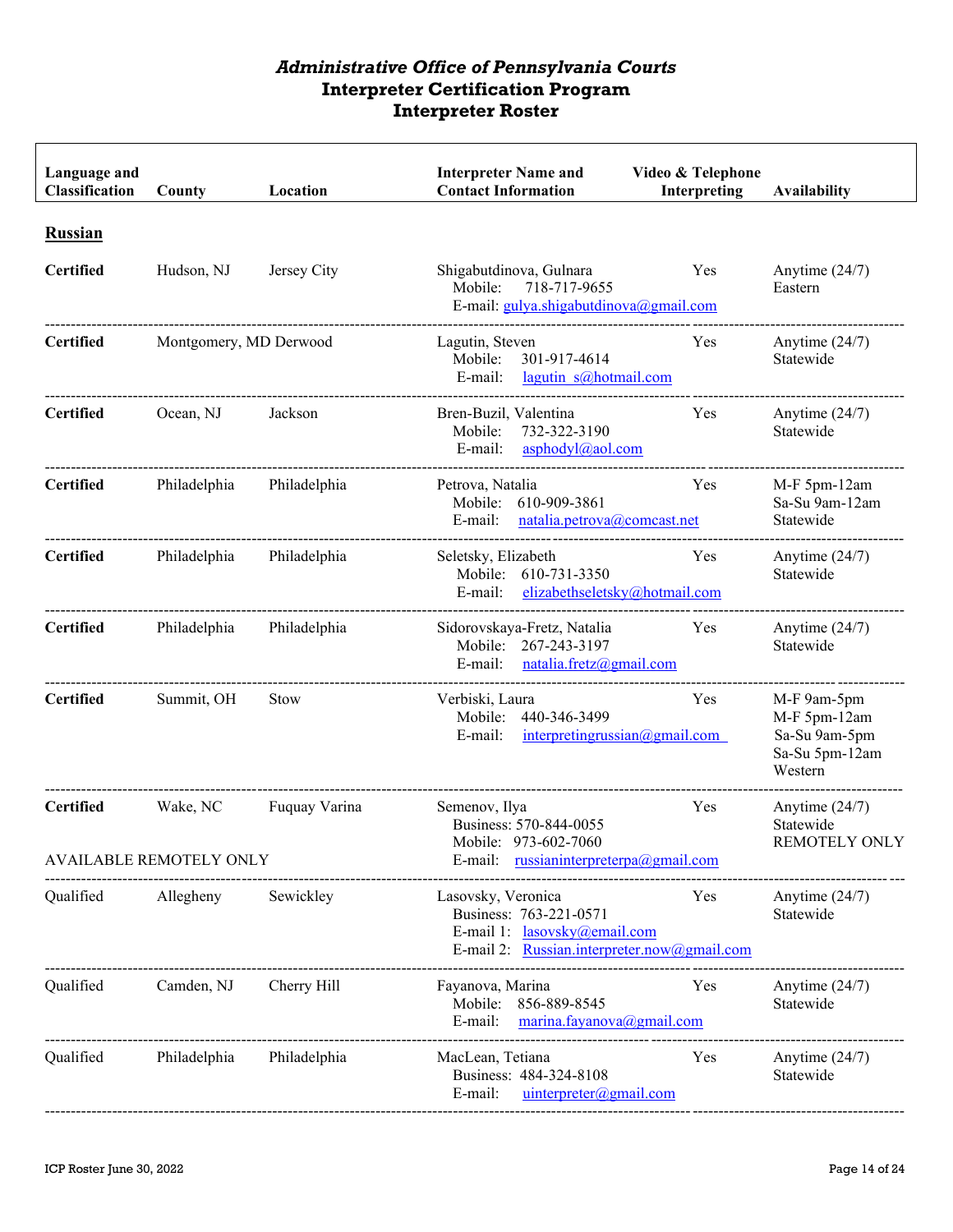| Language and<br>Classification            | County                | Location      | <b>Interpreter Name and</b><br><b>Contact Information</b>                                                                                      | Video & Telephone<br>Interpreting    | <b>Availability</b>                                  |
|-------------------------------------------|-----------------------|---------------|------------------------------------------------------------------------------------------------------------------------------------------------|--------------------------------------|------------------------------------------------------|
| <b>Sicilian</b>                           |                       |               |                                                                                                                                                |                                      |                                                      |
| Registered                                | Monmouth, NJ Red Bank |               | Mustile, Carmen<br>Business: 732-576-1825<br>732-642-1455<br>Mobile:<br>cmustile@verizon.net<br>E-mail:                                        | Yes                                  | M-F 9am-5pm<br>Eastern                               |
| Somali                                    |                       |               |                                                                                                                                                |                                      |                                                      |
| Registered                                | Erie                  | Erie          | Ahmed, Muqtar<br>Business: 814-580-8627<br>Mobile:<br>814-384-5443<br>E-mail 1: mahmed@excel-lusions.com<br>E-mail 2: $muqtar100$ (algmail.com | Yes                                  | Anytime $(24/7)$<br>Statewide                        |
| <b>Spanish</b>                            |                       |               |                                                                                                                                                |                                      |                                                      |
| <b>Master</b><br>Federal<br>Certification | Beaver                | Beaver        | Lahr, Ana<br>724-601-4226<br>Mobile:<br>E-mail:<br>ana.lahr@gmail.com                                                                          | Yes                                  | Anytime $(24/7)$<br>Statewide                        |
| <b>Master</b>                             | Camden, NJ            | Cherry Hill   | Reyes, Margo<br>856-986-9536<br>Mobile:<br>E-mail:                                                                                             | Yes<br>interpretermargo123@gmail.com | Anytime $(24/7)$<br>Statewide                        |
| <b>Master</b><br>Federal<br>Certification | Delaware              | Chadds Ford   | Dalziel, Carlota<br>Mobile:<br>484-437-2453<br>E-mail:<br>rc4dalziel@comcast.net                                                               | Yes                                  | Anytime $(24/7)$<br>Statewide                        |
| <b>Master</b><br>Federal<br>Certification | Lehigh                | Center Valley | Zogby, L. Michael<br>Mobile:<br>619-937-8660<br>E-mail:<br>$mz$ translating@gmail.com                                                          | Yes                                  | Anytime $(24/7)$<br>Statewide                        |
| <b>Master</b><br>Federal<br>Certification | New York, NY New York |               | Sherr, Daniel<br>Business: 212-924-1486<br>E-mail: danielsherr@cs.com                                                                          | Yes                                  | Anytime $(24/7)$<br>Statewide                        |
| <b>Certified</b>                          | Allegheny             | Pittsburgh    | Arenas, Carmen<br>412-215-9097<br>Mobile:<br>E-mail:<br>carnenarenas 8@gmail.com                                                               | Yes                                  | Anytime $(24/7)$<br>Western, Central                 |
| <b>Certified</b>                          | Allegheny             | Pittsburgh    | Febres-Cordero, Carmen<br>Business: 412-303-5015<br>E-mail:<br>cfebresc@comcast.net                                                            | Yes                                  | Anytime $(24/7)$<br>Southwestern                     |
| <b>Certified</b>                          | Allegheny             | Pittsburgh    | Pintado-Espiet, Maribel<br>617-458-2897<br>Mobile:<br>E-mail:<br>$mpintadoespiet(\omega gmail.com)$                                            | Yes                                  | Anytime $(24/7)$<br>Central, Western<br>Northeastern |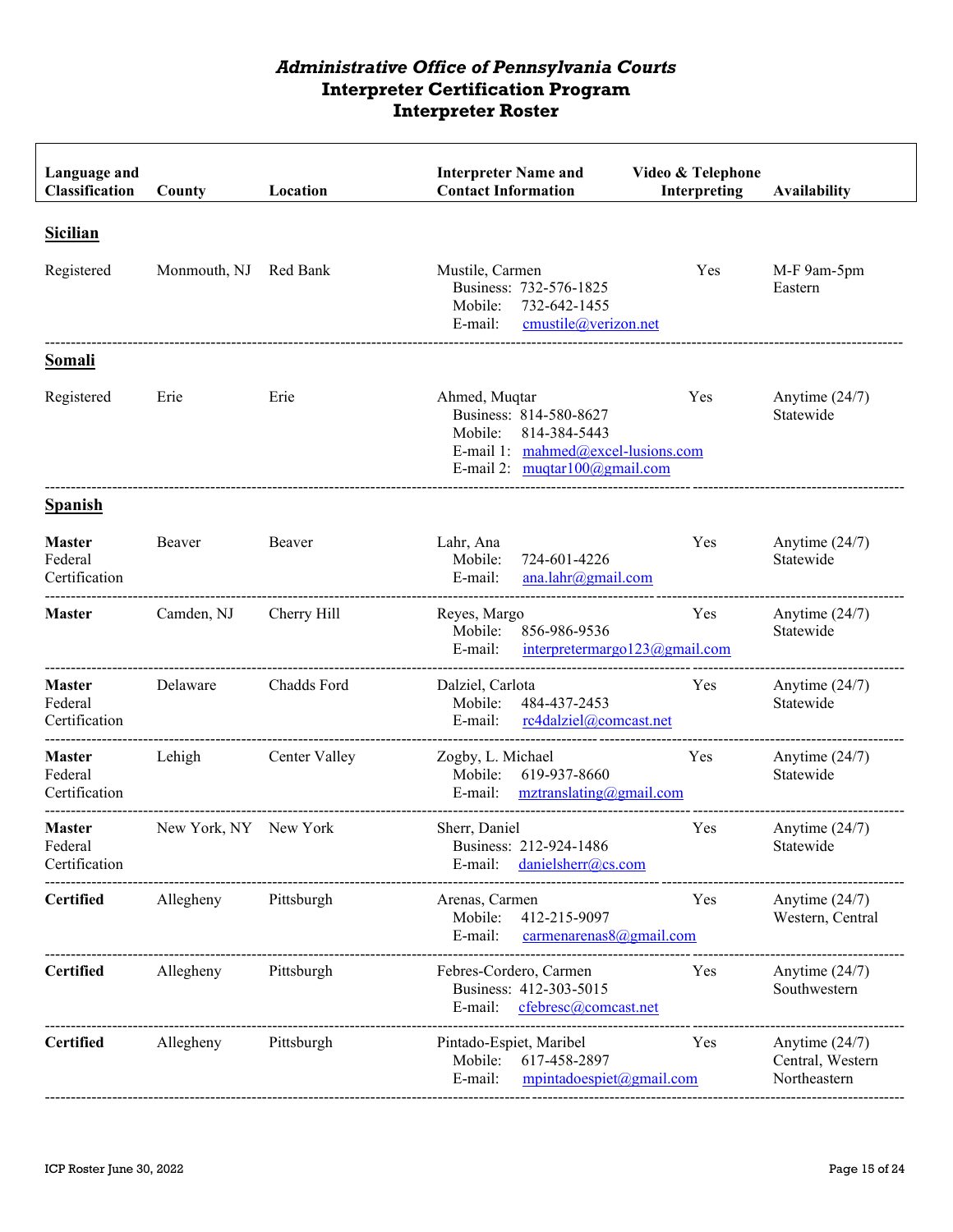| Language and<br>Classification     | County                                         | Location       | <b>Interpreter Name and</b><br><b>Contact Information</b>                                                               | Video & Telephone<br>Interpreting               | <b>Availability</b>                                                         |
|------------------------------------|------------------------------------------------|----------------|-------------------------------------------------------------------------------------------------------------------------|-------------------------------------------------|-----------------------------------------------------------------------------|
| <b>Spanish</b><br><b>Certified</b> | Allegheny                                      | Pittsburgh     | Sykes, Greg<br>Mobile:<br>412-719-1389<br>Email:<br>gregcheersykes@icloud.com                                           | Yes                                             | M-F 5pm-12am<br>Sa-Su 9am-5pm<br>Sa-Su 5pm-9am<br>Statewide                 |
| <b>Certified</b>                   | A. Arundel, MD Odenton                         |                | Sotogomez, Rubén A.<br>443-315-7457<br>Mobile:<br>Email:<br>ruben.sotogomez@hotmail.com                                 | Yes                                             | Anytime $(24/7)$<br>York                                                    |
| <b>Certified</b>                   | Atchison, KS<br><b>AVAILABLE REMOTELY ONLY</b> | Atchison       | Sellers, Julie<br>913-370-5022<br>Mobile:<br>E-mail:<br>julieann129@gmail.com                                           | Yes                                             | M-F 9am-5pm<br>Statewide<br>Remotely only                                   |
| <b>Certified</b>                   | Baltimore, MD                                  | Baltimore      | Macias, Javier<br>Mobile:<br>412-708-3080<br>E-mail:<br>javier2636@hotmail.com                                          | Yes                                             | Anytime $(24/7)$<br>Statewide                                               |
| <b>Certified</b>                   | Berks                                          | Reading        | Bobea, Arturo<br>Business: 484-334-8989<br>E-mail: contact@ourkonnection.com                                            | Yes                                             | M-F 9am-5pm<br>Eastern                                                      |
| <b>Certified</b>                   | <b>Berks</b>                                   | Reading        | Gran, Thomas<br>484-512-0237<br>Mobile:<br>tfcgran@gmail.com<br>E-mail:                                                 | Yes                                             | Anytime $(24/7)$<br>Statewide                                               |
| <b>Certified</b>                   | <b>Berks</b>                                   | Bernville      | Richard Herrmann, Bennetry<br>Business: 610-488-0989<br>Mobile:<br>610-858-7864<br>E-mail: bennetryherrmann@hotmail.com | Yes                                             | Anytime $(24/7)$<br>Statewide                                               |
| <b>Certified</b>                   | <b>Berks</b>                                   | Reading        | Schlamowitz, Sonia<br>Mobile:<br>484-637-6860<br>E-mail:                                                                | <b>Yes</b><br>$sonia@axes$ languageservices.com | M-F 9am-5pm<br>M-F 5pm-12am<br>Sa-Su 9am-5pm<br>Sa-Su 5pm-12am<br>Statewide |
| <b>Certified</b>                   | <b>Bucks</b>                                   | Sellersville   | Eraso-Chaves, Melissa<br>Business: 267-885-4872<br>E-mail:<br>melissa.chaves12@gmail.com                                | Yes                                             | Staff Interpreter<br>M-F 5pm-12am<br>Sa-Su 9am-5pm<br>Statewide             |
| <b>Certified</b>                   | <b>Bucks</b>                                   | Doylestown     | Froehlich, Erika<br>267-614-7432<br>Mobile:<br>E-mail:<br>interprelink@verizon.net                                      | Yes                                             | Staff Interpreter<br>M-F 5pm-12am<br>Sa-Su-9am-5pm<br>Eastern, Central      |
| <b>Certified</b>                   | <b>Bucks</b>                                   | Fairless Hills | Ramirez, Octavio<br>267-393-1943<br>Mobile:<br>E-mail:<br>octavior22@gmail.com                                          | Yes                                             | Anytime $(24/7)$<br>Statewide                                               |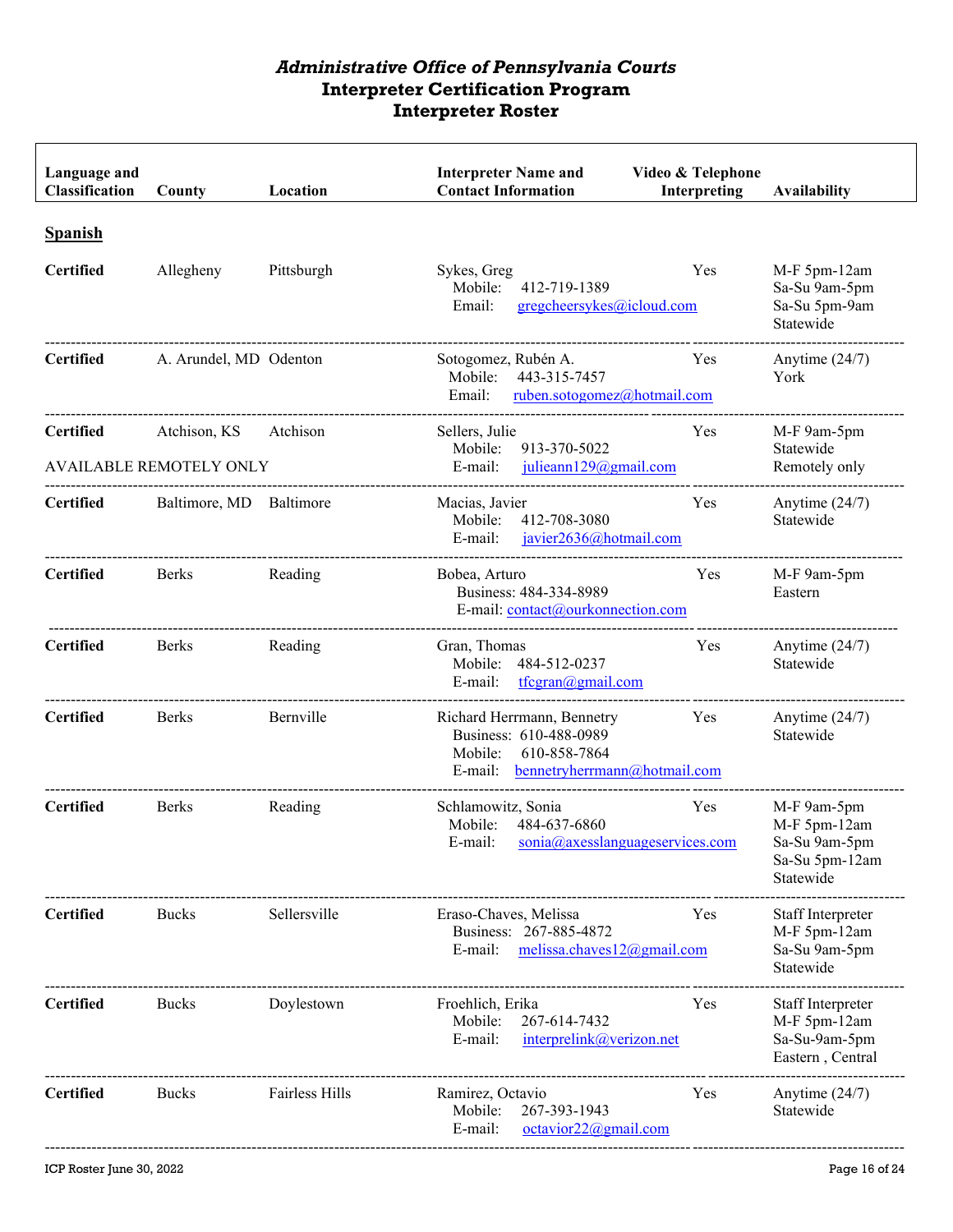| Language and<br>Classification | County                         | Location     | <b>Interpreter Name and</b><br><b>Contact Information</b>                                                     | Video & Telephone<br>Interpreting | <b>Availability</b>                                      |
|--------------------------------|--------------------------------|--------------|---------------------------------------------------------------------------------------------------------------|-----------------------------------|----------------------------------------------------------|
| <b>Spanish</b>                 |                                |              |                                                                                                               |                                   |                                                          |
| <b>Certified</b>               | <b>Bucks</b>                   | Bensalem     | Stolee, Mariana<br>Business: 215-244-9375<br>Mobile:<br>215-460-3436<br>E-mail:<br>mariana@stoleeservices.com | Yes                               | M-F 9am-5pm<br>Bucks, Chester<br>Delaware,<br>Montgomery |
| <b>Certified</b>               | Burlington, NJ                 | Tabernacle   | Barreto, Elizabeth<br>609-760-0537<br>Mobile:<br>E-mail:<br>barreto357@comcast.net                            | Yes                               | M-F 9am-5pm<br>Sa-Su 9am-5pm<br>Southeastern             |
| <b>Certified</b>               | Camden, NJ                     | Runnemede    | Giacobbe, Pamela<br>707-974-3336<br>Mobile:<br>E-mail:<br>pagi125@gmail.com                                   | Yes                               | M-F 5pm-12am<br>Sa-Su 9am-5pm<br>Statewide               |
| <b>Certified</b>               | Camden, NJ                     | Audubon      | Tatton, Noelle<br>609-320-6581<br>Mobile:<br>E-mail:<br>tattonnoelle@gmail.com                                | Yes                               | Anytime $(24/7)$<br>Statewide                            |
| <b>Certified</b>               | Chester                        | West Grove   | Hylak, Bridget<br>Business: 610-869-3660<br>Mobile:<br>610-724-8605<br>bridgethylak@gmail.com<br>E-mail:      | Yes                               | Anytime $(24/7)$<br>Statewide                            |
| <b>Certified</b>               | Chester                        | West Chester | Chegezy, Elizabeth Ann<br>Mobile: 207-370-8295<br>E-mail: elizabeth.chegezy@gmail.com                         | Yes                               | Anytime $(24/7)$<br>Statewide                            |
| <b>Certified</b>               | Chester                        | Chadds Ford  | Larrea, Edgar<br>Mobile: 610-633-2753<br>E-mail: elarrea318@gmail.com                                         | Yes                               | Anytime $(24/7)$<br>Eastern                              |
| <b>Certified</b>               | Chester                        | West Chester | Urdaneta, Andrés<br>267-625-6323<br>Mobile:<br>E-mail: andres@painterpreter.com                               | Yes                               | Anytime $(24/7)$<br>Statewide                            |
| <b>Certified</b>               | Cobb, GA                       | Marietta     | Pedraza, Eduardo<br>Mobile:<br>443-324-5941                                                                   | Yes                               | Contact for availability<br>Statewide                    |
|                                | <b>AVAILABLE REMOTELY ONLY</b> |              | E-mail:<br>pedrazaed@hotmail.com                                                                              |                                   | Remotely only                                            |
| <b>Certified</b>               | Cumberland                     | Camp Hill    | Terrazas-Diaz, Martha N.<br>Mobile:<br>717-497-5186<br>E-mail:<br>$m$ nterrazas $@g$ mail.com                 | Yes                               | M-F 9am-5pm<br>South-Central                             |
| <b>Certified</b>               | Cuyahoga, OH Westlake          |              | Murguía, Sara<br>Business: 412-224-7642<br>Mobile:<br>412-294-2786<br>E-mail:<br>murguias@ymail.com           | Yes                               | Anytime $(24/7)$<br>Western                              |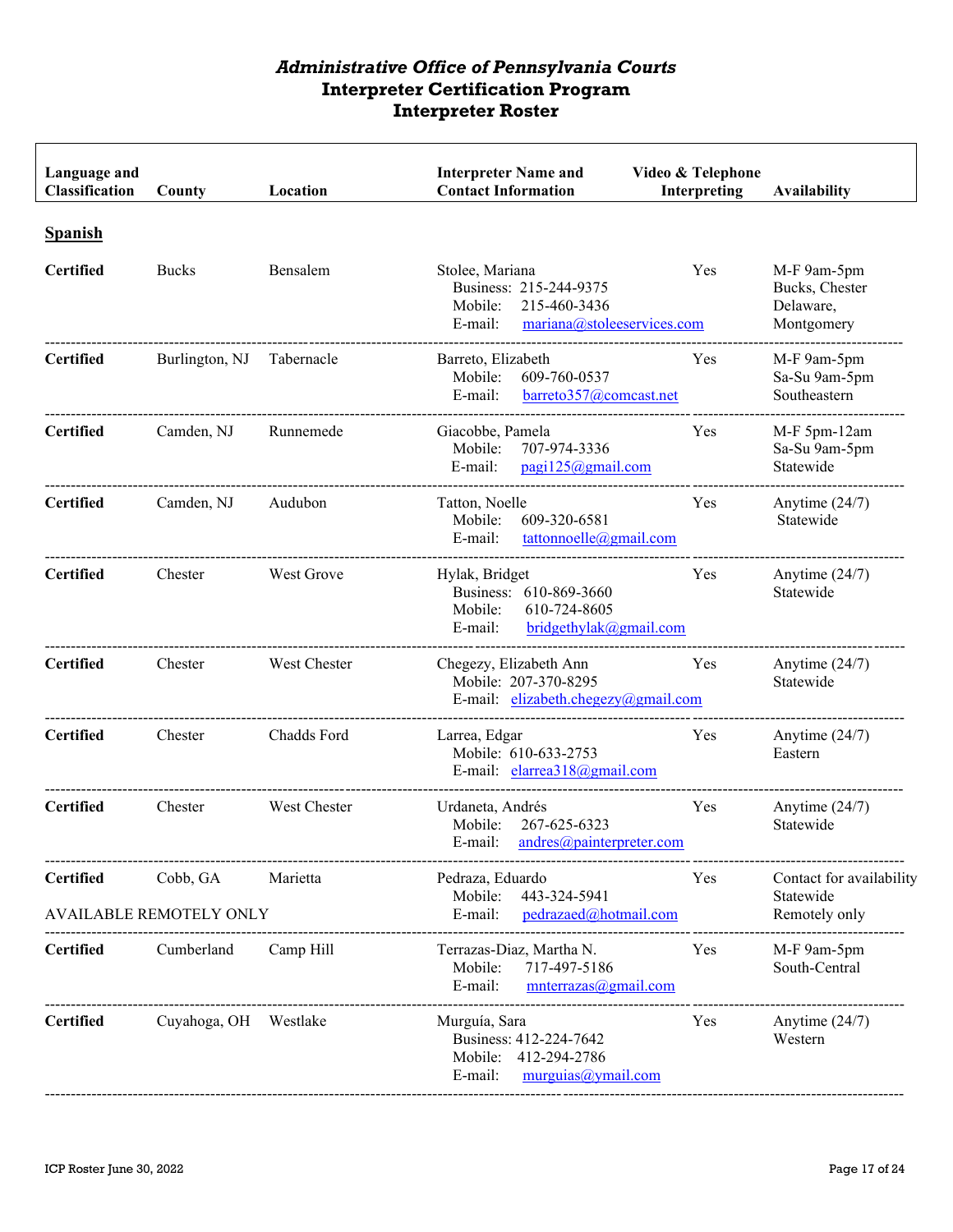| Language and<br>Classification | County                                      | Location           | <b>Interpreter Name and</b><br><b>Contact Information</b>                                          | Video & Telephone<br>Interpreting | <b>Availability</b>                                                |
|--------------------------------|---------------------------------------------|--------------------|----------------------------------------------------------------------------------------------------|-----------------------------------|--------------------------------------------------------------------|
| <b>Spanish</b><br>Certified    | Dauphin                                     | Harrisburg         | Thatcher Murcia, Rebecca<br>E-mail:<br>rtmurcia@gmail.com                                          | Yes                               | Staff Interpreter<br>M-F 5pm-12am<br>Southeastern<br>South Central |
| <b>Certified</b>               | Delaware                                    | <b>Ridley Park</b> | Marmugi, Ugo<br>Mobile:<br>610-639-7705<br>484-494-3584<br>Fax:<br>E-mail:<br>ugomarmugi@yahoo.com | No                                | Anytime $(24/7)$<br>Statewide                                      |
| <b>Certified</b>               | Delaware                                    | Swarthmore         | Nixon, Leticia<br>267-582-4850<br>Mobile:<br>E-mail:<br>leticia.nixon@gmail.com                    | No                                | M-F 9am-5pm<br>Sa-Su 9am-5pm<br>Southeastern                       |
| <b>Certified</b>               | Delaware                                    | Newtown Square     | Pritchard, Daniel<br>610-952-1445<br>Mobile:<br>E-mail:<br>Pritchard.daniel@comcast.net            | Yes                               | M-F 9am-5pm<br>Chester, Delaware,<br>Montgomery                    |
| <b>Certified</b>               | Delaware                                    | Havertown          | Spearing, Cecilia<br>484-437-8452<br>Mobile:<br>E-mail:<br>ceciliaspearing@verizon.net             | N <sub>0</sub>                    | M-F 9am-5pm<br>M-F 5pm-12am<br>Statewide                           |
| <b>Certified</b>               | Frederick, MD                               | Frederick          | Casado, Wilson<br>Mobile: 443-915-3730<br>E-mail: misaelcasado2004@gmail.com                       | Yes                               | M-F 9am-5pm<br>Central                                             |
| <b>Certified</b>               | Horry, SC<br><b>AVAILABLE REMOTELY ONLY</b> | Myrtle Beach       | Watsula, Maria<br>609-505-4050<br>Mobile:<br>E-mail:<br>$mariawatsula(Q)gmail.com$                 | Yes                               | Anytime $(24/7)$<br>Statewide<br>Remotely only                     |
| <b>Certified</b>               | Lackawanna                                  | Scranton           | Saenz, Daniel<br>Business: 570-290-7123<br>Mobile: 570-903-2065<br>E-mail:<br>dsaenz@pennlang.com  | Yes                               | Anytime $(24/7)$<br>Statewide                                      |
| <b>Certified</b>               | Lancaster                                   | Lititz             | Ericson, Maria<br>Mobile:<br>864-363-4447<br>E-mail:<br>$mariluericson(\partial gmail.com)$        | Yes                               | Anytime $(24/7)$<br>Statewide                                      |
| <b>Certified</b>               | Lancaster                                   | Lancaster          | Huber, Richard<br>717-344-1150<br>Business:<br>E-mail:<br>rdhuber@hotmail.com                      | Yes                               | Staff Interpreter<br>Contact for availability<br>Statewide         |
| <b>Certified</b>               | Lancaster                                   | East Earl          | Luna-Heisse, Patricia<br>717-693-4827<br>Mobile:<br>plheisse.pacourts@gmail.com<br>E-mail:         | Yes                               | Anytime $(24/7)$<br>Central, Eastern                               |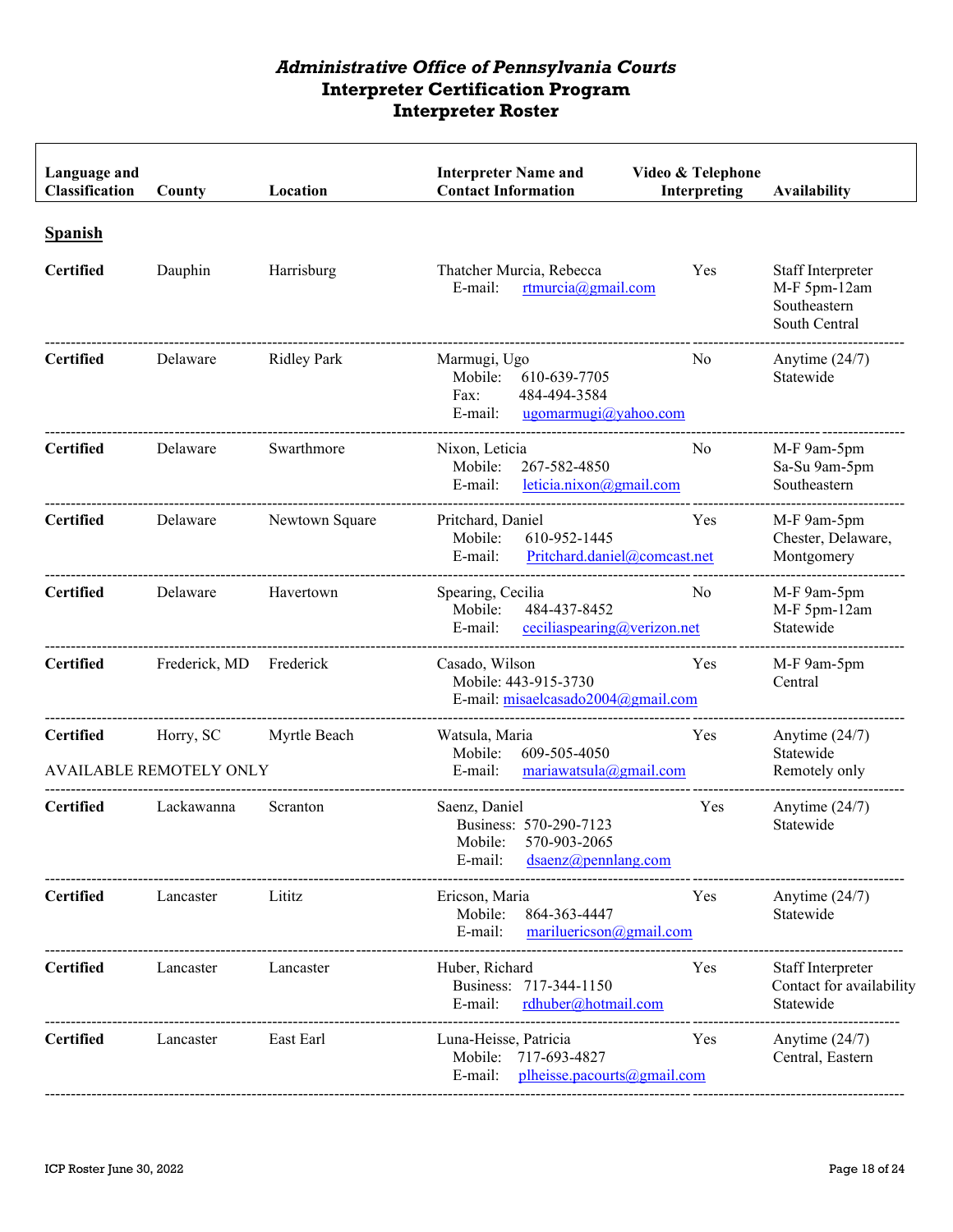| Language and<br>Classification     | County                                                        | Location     | <b>Interpreter Name and</b><br><b>Contact Information</b>                                                                | Video & Telephone<br>Interpreting | <b>Availability</b>                                           |
|------------------------------------|---------------------------------------------------------------|--------------|--------------------------------------------------------------------------------------------------------------------------|-----------------------------------|---------------------------------------------------------------|
| <b>Spanish</b><br><b>Certified</b> | Lancaster                                                     | Lititz       | Martin, Ingrid<br>Mobile:<br>717-278-1567<br>E-mail:<br>ingrid565@yahoo.com                                              | Yes                               | M-F 9am-5pm<br>Berks, Dauphin,<br>Lancaster, Lebanon,<br>York |
| <b>Certified</b>                   | Lancaster                                                     | Mount Joy    | DeMucha, Paola<br>Business: 314-620-5447<br>E-mail:<br>paolademucha6@gmail.com                                           | Yes                               | Anytime $(24/7)$<br>Southeastern<br>South-Central             |
| <b>Certified</b>                   | Lancaster                                                     | Lancaster    | Meck, Luz<br>717-799-0524<br>Mobile:<br>E-mail:<br>luzmeck@gmail.com                                                     | Yes                               | Anytime $(24/7)$<br>Statewide                                 |
| <b>Certified</b>                   | Lancaster                                                     | Lancaster    | Waplinger, Isabel<br>Business: 717-569-0737<br>717-823-7180<br>Mobile:<br>iwaplinger@gmail.com<br>E-mail:                | Yes                               | Anytime $(24/7)$<br>Statewide                                 |
| <b>Certified</b>                   | Lebanon                                                       | Lebanon      | Medina, Jessica<br>717-507-7703<br>Mobile:<br>lelainterpreter@gmail.com<br>E-mail:                                       | Yes                               | M-F 9am-5pm<br>Statewide                                      |
| <b>Certified</b>                   | Lehigh                                                        | Macungie     | Haag, Eileen<br>Mobile:<br>610-392-4361<br>E-mail:<br>spanish communication@yahoo.com                                    | Yes                               | Anytime $(24/7)$<br>Statewide                                 |
| <b>Certified</b>                   | Lehigh                                                        | Allentown    | Nivar, David<br>Business: 484-744-7231<br>nvr004@gmail.com<br>E-mail:                                                    | Yes                               | Anytime $(24/7)$<br>Statewide                                 |
| <b>Certified</b>                   | Lehigh                                                        | Allentown    | Sinclair, Sandra<br>484-553-4816<br>Mobile:<br>E-mail:<br>isinclair25@hotmail.com                                        | No                                | M-F 9am-5pm<br>Sa-Su 9am-5pm<br>Lehigh,<br>Northampton        |
| <b>Certified</b>                   | Luzerne                                                       | Sugarloaf    | Kennedy, Thelma<br>Business: 570-825-1582<br>E-mail: thelma.kennedy@luzernecounty.org                                    | No                                | Staff Interpreter<br>Sa-Su 9am-5pm<br>Northeastern            |
| <b>Certified</b>                   | Luzerne                                                       | Edwardsville | Morales-Gonzalez, Alex<br>860-983-2913<br>Mobile:<br>morlex60@hotmail.com<br>E-mail:                                     | Yes                               | Anytime $(24/7)$<br>Statewide                                 |
| <b>Certified</b>                   | Miami-Dade, FL Key Biscayne<br><b>AVAILABLE REMOTELY ONLY</b> |              | Pedraza, Angela Patricia<br>Business: 908-333-5811<br>908-313-1239<br>Mobile:<br>patriciapedrazamar@gmail.com<br>E-mail: | Yes                               | M-F-9am-5pm<br>Statewide<br>Remotely only                     |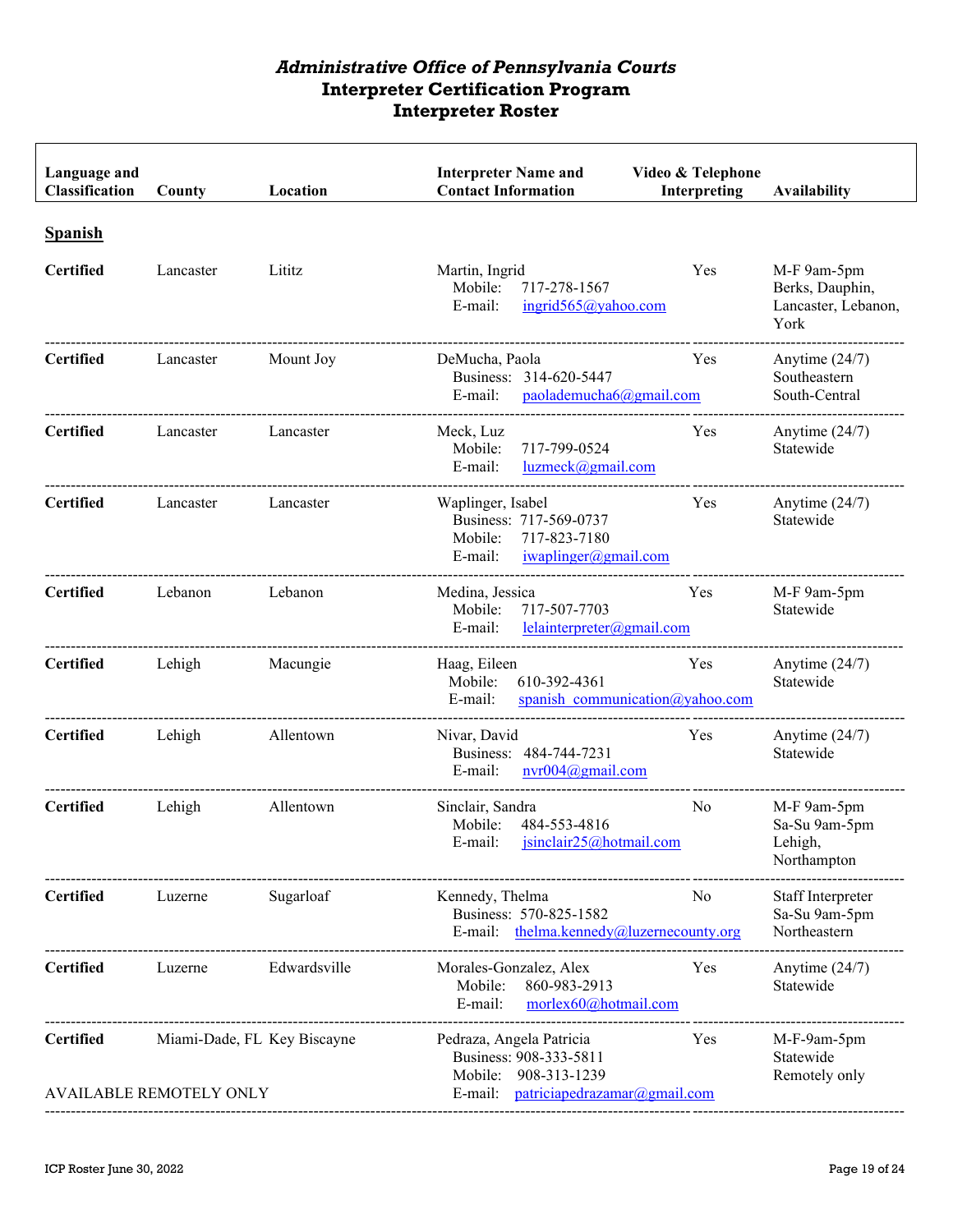| Language and<br>Classification     | County                    | Location        | <b>Interpreter Name and</b><br><b>Contact Information</b>                                    | Video & Telephone<br>Interpreting | <b>Availability</b>                                              |
|------------------------------------|---------------------------|-----------------|----------------------------------------------------------------------------------------------|-----------------------------------|------------------------------------------------------------------|
| <b>Spanish</b><br><b>Certified</b> | Mifflin                   | Lewistown       | Merola-Souders, Josephina<br>Business: 717-250-3501<br>E-mail:<br>josiejames $72@$ yahoo.com | Yes                               | Anytime $(24/7)$<br>Statewide                                    |
| <b>Certified</b>                   | Monroe                    | Stroudsburg     | Gydosh, Deneen<br>Business: 570-977-8965<br>$dgydosh(ω)$ gmail.com<br>E-mail:                | Yes                               | M-F 9am-5pm<br>Eastern                                           |
| <b>Certified</b>                   | Monroe                    | Henryville      | Rivera, Soraya<br>516-319-8784<br>Mobile:<br>E-mail:<br>soraya.rivera@icloud.com             | Yes                               | M-F 9am-5pm<br>Northeastern,<br>Eastern                          |
| <b>Certified</b>                   | Montgomery                | Glenside        | Castellanos, Sylvia<br>Business: 215-881-6709<br>sylviacastellanos@gmail.com<br>E-mail:      | Yes                               | M-F 9am-5pm<br>Eastern                                           |
| <b>Certified</b>                   | Montgomery                | Phoenixville    | Figueroa Sotres, Fernando A.<br>610-945-7342<br>Mobile:<br>faf2@cornell.edu<br>E-mail:       | Yes                               | Anytime $(24/7)$<br>Statewide                                    |
| <b>Certified</b>                   | Montgomery                | Collegeville    | Parientes, Sofia<br>Business: 610-308-9828<br>E-mail:<br>sofia.parientes@gmail.com           | Yes                               | Anytime $(24/7)$<br>Statewide                                    |
| <b>Certified</b>                   | Montgomery                | King of Prussia | Peaslee Borda, Corneille<br>Mobile:<br>215-559-9118<br>E-mail:<br>corneillepeaslee@gmail.com | Yes                               | Anytime $(24/7)$<br>Statewide                                    |
| <b>Certified</b>                   | Montgomery                | Blue Bell       | Tellez, Rodolfo<br>Mobile: 610-563-5226<br>E-mail: $rudvtelez@gmail.com$                     | Yes                               | Anytime $(24/7)$<br>Statewide                                    |
| <b>Certified</b>                   | Montgomery                | Oreland         | Elmaleh, Francine J.<br>Business: 267-630-0272<br>E-mail:<br>$tolucafran(a)$ yahoo.com       | Yes                               | Anytime $(24/7)$<br>Statewide                                    |
| <b>Certified</b>                   | Montgomery, MD Rockville  |                 | Fritz, David<br>Mobile:<br>301-343-3120<br>E-mail:<br>davfritz@yahoo.com                     | Yes                               | Anytime $(24/7)$<br>Statewide                                    |
| <b>Certified</b>                   | New Castle, DE Wilmington |                 | Borja-Rodriguez, Ana<br>Mobile: 302-588-3838<br>anakborja@gmail.com<br>E-mail:               | Yes                               | Anytime $(24/7)$<br>Southeastern                                 |
| <b>Certified</b>                   | New Castle, DE Wilmington |                 | Figueira, Jennifer<br>Business: 302-593-3203<br>E-mail:<br>jfspanishlegal@gmail.com          | No                                | M-F 5pm-12am<br>Sa-Su 9am-12am<br>Chester, Delaware<br>Lancaster |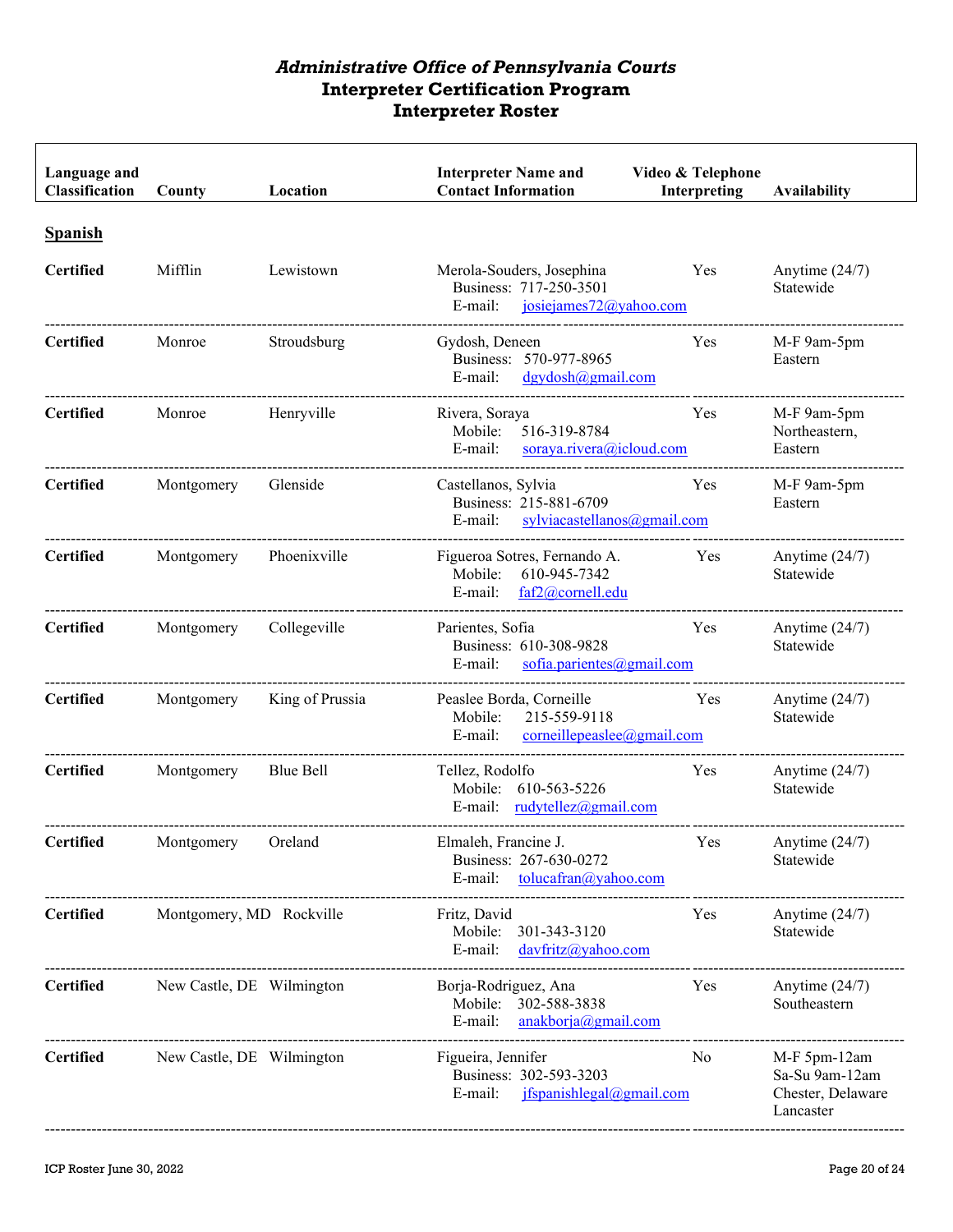| Language and<br>Classification | County                                                         | Location     | <b>Interpreter Name and</b><br><b>Contact Information</b>                                                         | Video & Telephone<br>Interpreting | <b>Availability</b>                                                              |
|--------------------------------|----------------------------------------------------------------|--------------|-------------------------------------------------------------------------------------------------------------------|-----------------------------------|----------------------------------------------------------------------------------|
| <b>Spanish</b>                 |                                                                |              |                                                                                                                   |                                   |                                                                                  |
| <b>Certified</b>               | New Castle, DE Middletown                                      |              | Lane, Laurie<br>Mobile:<br>302-584-2267<br>E-mail:<br>laurie.lane@rpsde.com                                       | Yes                               | Anytime $(24/7)$<br>Southeastern                                                 |
| <b>Certified</b>               | Northampton                                                    | Hellertown   | Gomez, Monique<br>Mobile:<br>484-554-2562<br>E-mail:<br>moniquegomez $8@g$ mail.com                               | Yes                               | Staff Interpreter<br>Sa-Su 9am-5pm<br>Eastern                                    |
| <b>Certified</b>               | Northampton                                                    | Easton       | Prato-Espejo, Gerda<br>Business: 978-387-6057<br>E-mail:<br>gerdaprato@gmail.com                                  | Yes                               | Anytime $(24/7)$<br>Statewide                                                    |
| <b>Certified</b>               | Palm Beach, FL W. Palm Beach<br><b>AVAILABLE REMOTELY ONLY</b> |              | Weir, Maria<br>610-745-4919<br>Mobile:<br>maria@mariaweir.com<br>E-mail:                                          | Yes                               | M-F 9am-5pm<br>Statewide<br>Remotely only                                        |
| <b>Certified</b>               | Philadelphia                                                   | Philadelphia | Aguilar, Javier<br>Mobile: 215-805-8603<br>E-mail: javio911@hotmail.com                                           | Yes                               | Staff Interpreter<br>M-F 5pm-12am<br>Sa-Su 9am-12am<br>Statewide                 |
| <b>Certified</b>               | Philadelphia                                                   | Philadelphia | Basulto-Romero, Elizabeth<br>Mobile: 610-223-9036<br>E-mail: elibasulto@hotmail.com                               | Yes                               | Staff Interpreter<br>M-F 5pm-12am<br>Sa-Su 9am-12am<br>Sa-Su 5pm-12am<br>Eastern |
| <b>Certified</b>               | Philadelphia                                                   | Philadelphia | Cruz, Ivana G.<br>Mobile: 619-993-3296<br>E-mail: <i>ivana.g.cruz@gmail.com</i>                                   | Yes                               | M-F 9am-5pm<br>M-F 5pm-12am<br>Sa-Su 5pm-12am<br>Eastern                         |
| <b>Certified</b>               | Philadelphia                                                   | Philadelphia | Doggett, Gwenyth<br>Mobile: 267-237-5708<br>E-mail: gwendoggett@gmail.com                                         | Yes                               | M-F 9am-5pm<br>Eastern                                                           |
| <b>Certified</b>               | Philadelphia                                                   | Philadelphia | Emdur, Raquel<br>Mobile:<br>267-909-6544<br>E-mail:<br>raquelviolin@hotmail.com                                   | Yes                               | Per Diem interpreter<br>Call for availability<br>Southeastern                    |
| <b>Certified</b>               | Philadelphia                                                   | Philadelphia | Galasso, Michele<br>Business: 215-850-0851<br>E-mail: michele@atlasinterpreting.com<br>Agency: Atlas Interpreting | Yes                               | M-F 9am-5pm<br>Northeastern                                                      |
| <b>Certified</b>               | Philadelphia                                                   | Philadelphia | Garcia, Enrique<br>Mobile:<br>814-574-7856<br>E-mail:<br>egarcia $7856$ @gmail.com                                | No                                | Staff Interpreter<br>M-F 5pm-12am<br>Sa-Su 9am-5pm<br>Southeastern               |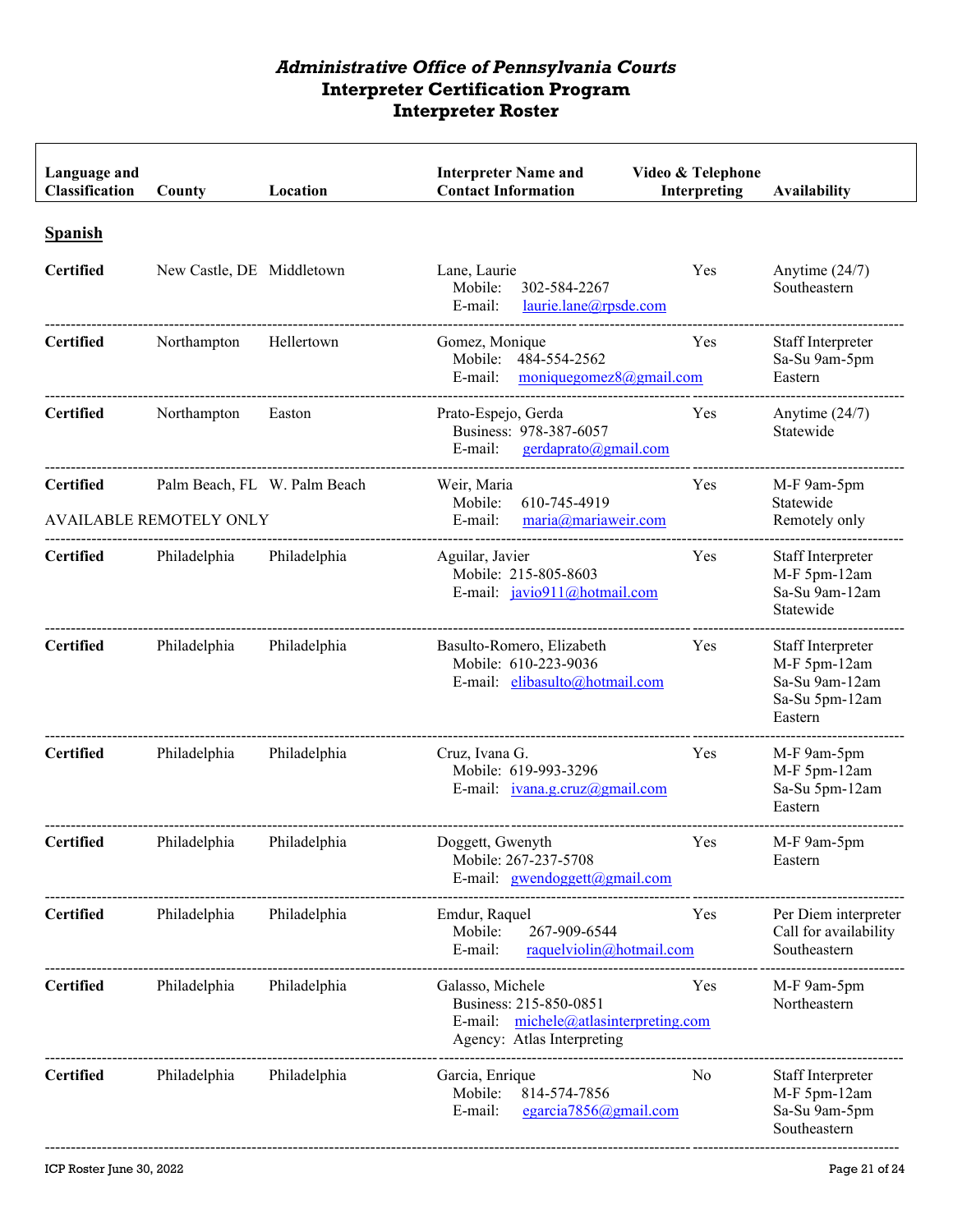| Language and<br>Classification | County                                         | Location     | <b>Interpreter Name and</b><br><b>Contact Information</b>                                                            | Video & Telephone<br>Interpreting          | <b>Availability</b>                                                                             |
|--------------------------------|------------------------------------------------|--------------|----------------------------------------------------------------------------------------------------------------------|--------------------------------------------|-------------------------------------------------------------------------------------------------|
| <b>Spanish</b>                 |                                                |              |                                                                                                                      |                                            |                                                                                                 |
| <b>Certified</b>               | Philadelphia                                   | Philadelphia | Jarvela, Donna<br>Business: 215-767-3713<br>E-mail:<br>dfjarvela@gmail.com                                           | Yes                                        | Staff Interpreter<br>M-F 5pm-12am<br>M-F-12am-9am<br>Sa-Su 9am-5pm<br>Sa-Su 5pm-12am<br>Eastern |
| <b>Certified</b>               | Philadelphia                                   | Philadelphia | Lieberman, Juana Marta<br>E-mail: JMLInterpreter4u@gmail.com                                                         | Yes                                        | M-F 9am-5pm<br>Sa-Su 9am-5pm<br>Philadelphia                                                    |
| <b>Certified</b>               | Philadelphia                                   | Philadelphia | Medina, Ruth<br>Business: 215-694-9810<br>rmedina.group@gmail.com<br>E-mail:                                         | Yes                                        | M-F 9am-5pm<br>Sa-Su 9am-5pm<br>Southeastern<br>Northampton, York                               |
| <b>Certified</b>               | Philadelphia                                   | Philadelphia | Roura, Magdaliz<br>Business: 215-205-7692<br>E-mail: $magdaliz.spanish@gmail.com$                                    | Yes                                        | M-F 5pm-12am<br>Sa-Su 9am-5pm<br>Southeastern                                                   |
| <b>Certified</b>               | Philadelphia                                   | Philadelphia | Yakubov, Kamil<br>267-265-4261<br>Mobile:<br>E-mail:                                                                 | Yes<br>kamil@fidelitylanguagesolutions.com | Anytime $(24/7)$<br>Statewide                                                                   |
| <b>Certified</b>               | Polk, IA<br><b>AVAILABLE REMOTELY ONLY</b>     | Johnston     | Salvat, Alina<br>Business: 515-270-1597 (call first)<br>302-563-4890<br>Mobile:<br>alina.salvat@icloud.com<br>Email: | Yes                                        | Contact for availability<br>Statewide<br>Remotely only                                          |
| <b>Certified</b>               | Querétaro<br><b>AVAILABLE REMOTELY ONLY</b>    | México       | Tabarez, Meg Leslie<br>Business: 717-945-0897<br>$+52-442-116-3498$<br>Mobile:<br>E-mail: mleslie.tabarez@gmail.com  | Yes                                        | Anytime $(24/7)$<br>Statewide<br>Remotely only                                                  |
| <b>Certified</b>               | Rapids, LA<br><b>AVAILABLE REMOTELY ONLY</b>   | Alexandria   | Velázquez, Sammuel<br>Business: 484-714-6303<br>E-mail:<br>sammuelvelazquez@icloud.com                               | Yes                                        | Anytime $(24/7)$<br>Statewide<br>Remotely only                                                  |
| <b>Certified</b>               | Seminole, FL<br><b>AVAILABLE REMOTELY ONLY</b> | Fern Park    | Perez, Francisca<br>Business: 407-676-9792<br>E-mail 2: franciscainterpspan@outlook.com                              | Yes                                        | M-F 9am-5pm<br>Central, Southeastern<br>Remotely only                                           |
| <b>Certified</b>               | York                                           | York         | Marrero, Juanita<br>Business: 717-309-0355<br>E-mail: marrero.juanita62@gmail.com                                    | Yes                                        | Anytime $(24/7)$<br>Statewide                                                                   |

----------------------------------------------------------------------------------------------------------------------------------------------------------------------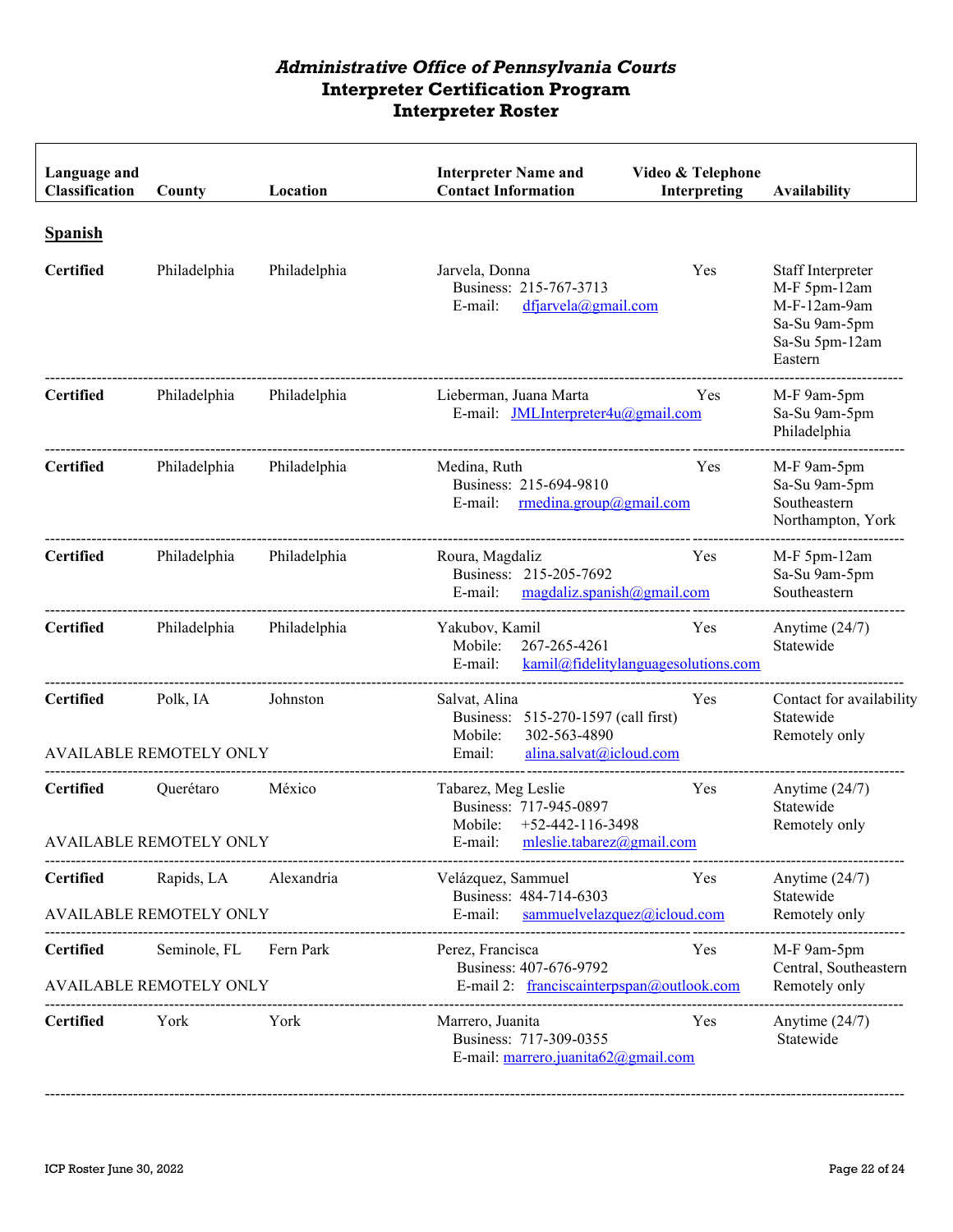| Language and<br>Classification | County         | Location     | <b>Interpreter Name and</b><br><b>Contact Information</b>                                                   | Video & Telephone<br>Interpreting | <b>Availability</b>                                           |
|--------------------------------|----------------|--------------|-------------------------------------------------------------------------------------------------------------|-----------------------------------|---------------------------------------------------------------|
| <b>Spanish</b>                 |                |              |                                                                                                             |                                   |                                                               |
| <b>Certified</b>               | York           | York         | Olivo, Kenluis<br>Mobile:<br>484-769-9866<br>E-mail:<br>$ken@$ translationspa.com                           | Yes                               | Staff Interpreter<br>Contact for availability<br>Statewide    |
| Qualified                      | Beaver         | Ambridge     | Narkevic, Joseph<br>Business: 724-989-0402<br>E-mail: <i>inarkevic@hotmail.com</i>                          | Yes                               | Anytime $(24/7)$<br>Statewide                                 |
| Qualified                      | Chester        | Devon        | Guerra, Antonio<br>Business: 610-470-0189<br>E-mail:<br>aeguerra@aol.com                                    | Yes                               | M-F 9am-5pm<br>Sa-Su 9am-5pm<br>Southeastern<br>South-Central |
| Qualified                      | Delaware       | Broomall     | Scourtias, Marilinda<br>Mobile: 610-996-6627<br>E-mail: mscourtias@gmail.com                                | Yes                               | Anytime<br>Statewide                                          |
| Qualified                      | Montgomery     | Narberth     | Vasconsellos-Riva, Silvia M.<br>Business: 484-362-3850<br>E-mail: $silvia@$ legallanguageprofessionals.com  | Yes                               | Anytime $(24/7)$<br>Eastern                                   |
| Qualified                      | Philadelphia   | Philadelphia | Winter, Ian<br>Business: 484-477-5829<br>igwinter@yahoo.com<br>E-mail:                                      | Yes                               | Anytime $(24/7)$<br>Southeastern                              |
| Swahili                        |                |              |                                                                                                             |                                   |                                                               |
| Registered                     | Allegheny      | Pittsburgh   | Anyango-Kivuva, Leonora<br>Business: 412-654-4914<br>E-mail: lakivuva@hotmail.com                           | Yes                               | Anytime $(24/7)$<br>Statewide                                 |
| Registered                     | Allegheny      | Pittsburgh   | Kivuva, Joshua<br>Business: 412-417-4767<br>E-mail: joshuakivuva@hotmail.com                                | Yes                               | Anytime $(24/7)$<br>Statewide                                 |
| <b>Turkish</b>                 |                |              |                                                                                                             |                                   |                                                               |
| <b>Master</b>                  | Burlington, NJ | Delran       | Koksal, Huseyin<br>Business: 856-313-0738<br>E-mail:<br>koksalgroup@gmail.com                               | Yes                               | Anytime $(24/7)$<br>Statewide                                 |
| <b>Ukrainian</b>               |                |              |                                                                                                             |                                   |                                                               |
| Registered                     | Howard, MD     | Columbia     | Volsky, Roman<br>Business: 410-740-8794<br>410-499-0580<br>Mobile:<br>rvolsky@nbtranslations.com<br>E-mail: | Yes                               | Anytime $(24/7)$<br>Statewide                                 |